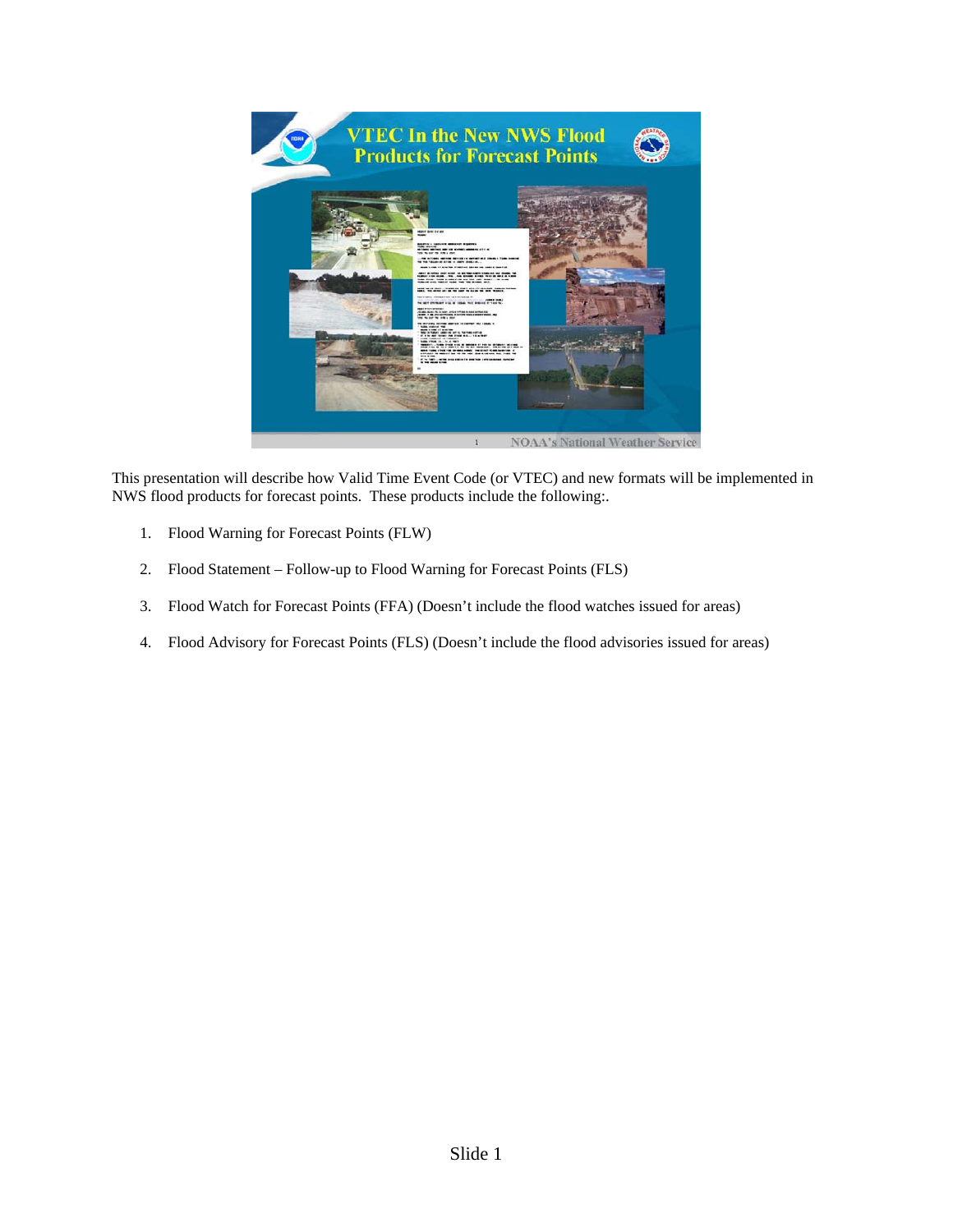### **VTEC (Valid Time Event Code) in Flood Products – What Is It?**

- **VTEC is new coding which provides for enhanced automated processing, storage, and display of NWS products.**
- **It occurs right after each Universal Geographic Code (UGC) line.**
- **It involves two lines (strings) of code a line of Primary VTEC, or P-VTEC, followed by the Hydrologic VTEC, or H-VTEC, on the next line.**
- **It requires a new segmented format to be used so the encoded VTEC information can be closely linked to text describing the flood situation at each forecast point.**

The National Weather Service (NWS) has been implementing the Valid Time Event Code, or VTEC, in stages since early 2005. The time arrived in Spring, 2006 to start implementing VTEC in flood products for forecast points. For some users of NWS hydrologic products, this may be the first time they have really had to gain an understanding of VTEC. Some basic facts about VTEC which are of interest to hydrologic product users include:

- VTEC is new coding which provides for enhanced automated processing, storage, and display of National Weather Service (NWS) products.
- VTEC information occurs right after each Universal Geographic Code (UGC) line in NWS products.
- In hydrologic products, VTEC involves two lines (or strings) of code a line of Primary VTEC, or P-VTEC, followed by the Hydrologic VTEC, or H-VTEC, on the next line.
- In flood products for forecast points, VTEC requires a new segmented format to be used so the encoded VTEC information can be closely linked to text describing the flood situation at each forecast point.

The complete rules of VTEC can be found in NWS Instruction 10-1703, *Valid Time Event Code (VTEC)*. This directive is quite long and is best used as reference material when you need information on a specific topic.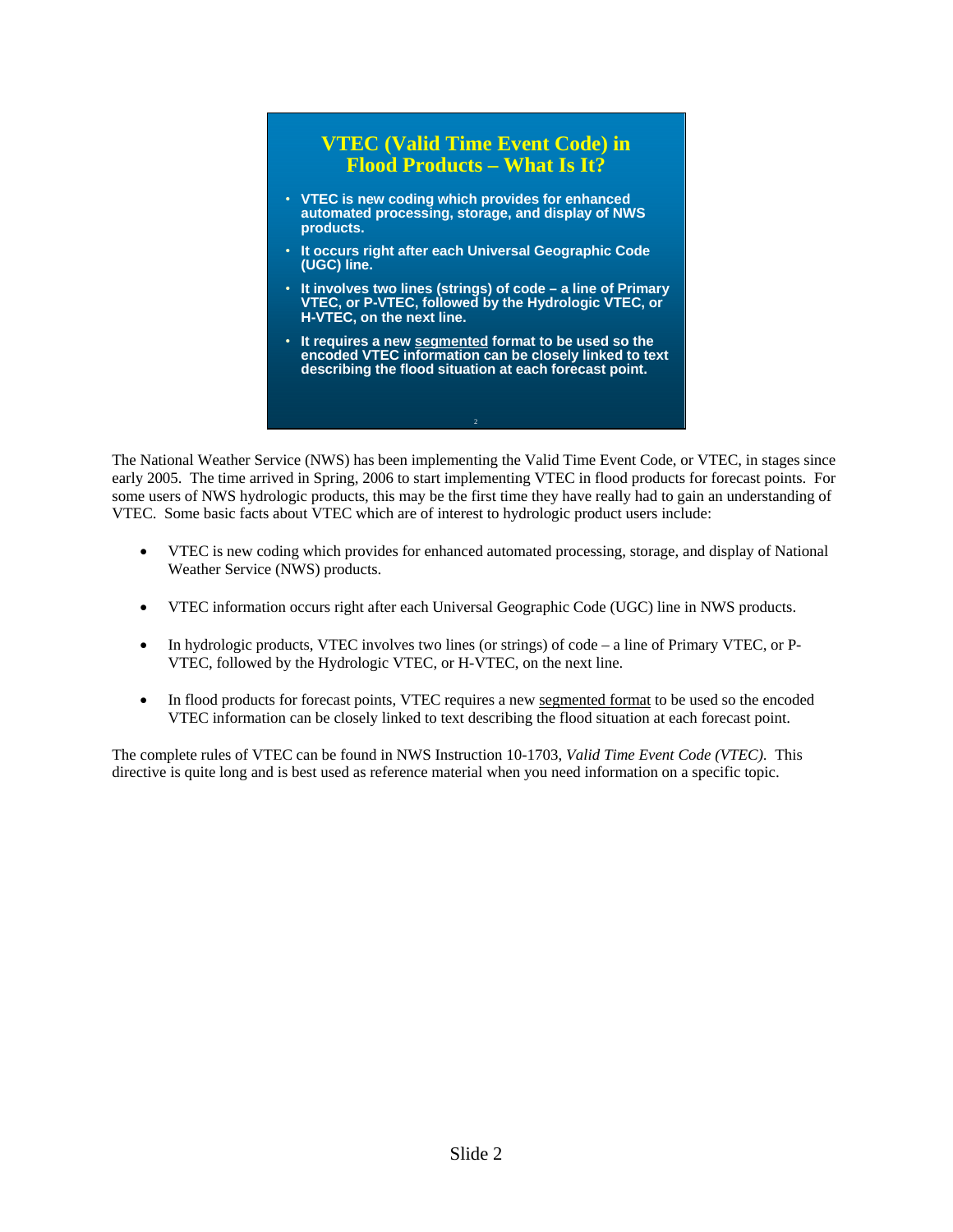

The fourth bullet on the previous page referred to a "segmented format." The concept of a "segment" or "segmented format" may be new to some users, so some further explanation of these terms may be of benefit:

- A segment is a specially designated portion of a product containing information devoted to a specific geographic area.
- Each segment in a NWS product starts with a UGC line and ends with a double dollar sign (\$\$).
- A product will have more than one segment when it is desirable to provide unique descriptions of what is occurring or expected to occur in more than one geographic area.
- In flood products for forecast points, each segment is built around one forecast point instead of a "geographic area." This is called "segmentation by forecast point." This is different from most NWS products such as severe thunderstorm warnings or winter weather advisories, which are issued for areas and each segment is for one or more counties or zones.

The concept of a forecast point is central to an understanding of how flood products for forecast points are different from other NWS products. The map in the lower right corner illustrates the location of a single forecast point – the Mississippi River at St. Louis. The forecast point is a river gage, which in this case is located in the middle of the river on the Eads Bridge just east of downtown St. Louis. The observed and forecast stages at this forecast point represent conditions in a river reach upstream and downstream from this location. Government officials and other users at various locations along this reach monitor observations and forecasts for the St. Louis forecast point and know when to take action. For example operators of the Chouteau Island Pump Station, which is about 9 miles upstream from the forecast point, know that their station begins to flood when the St. Louis gage reaches a stage of 44.1 feet.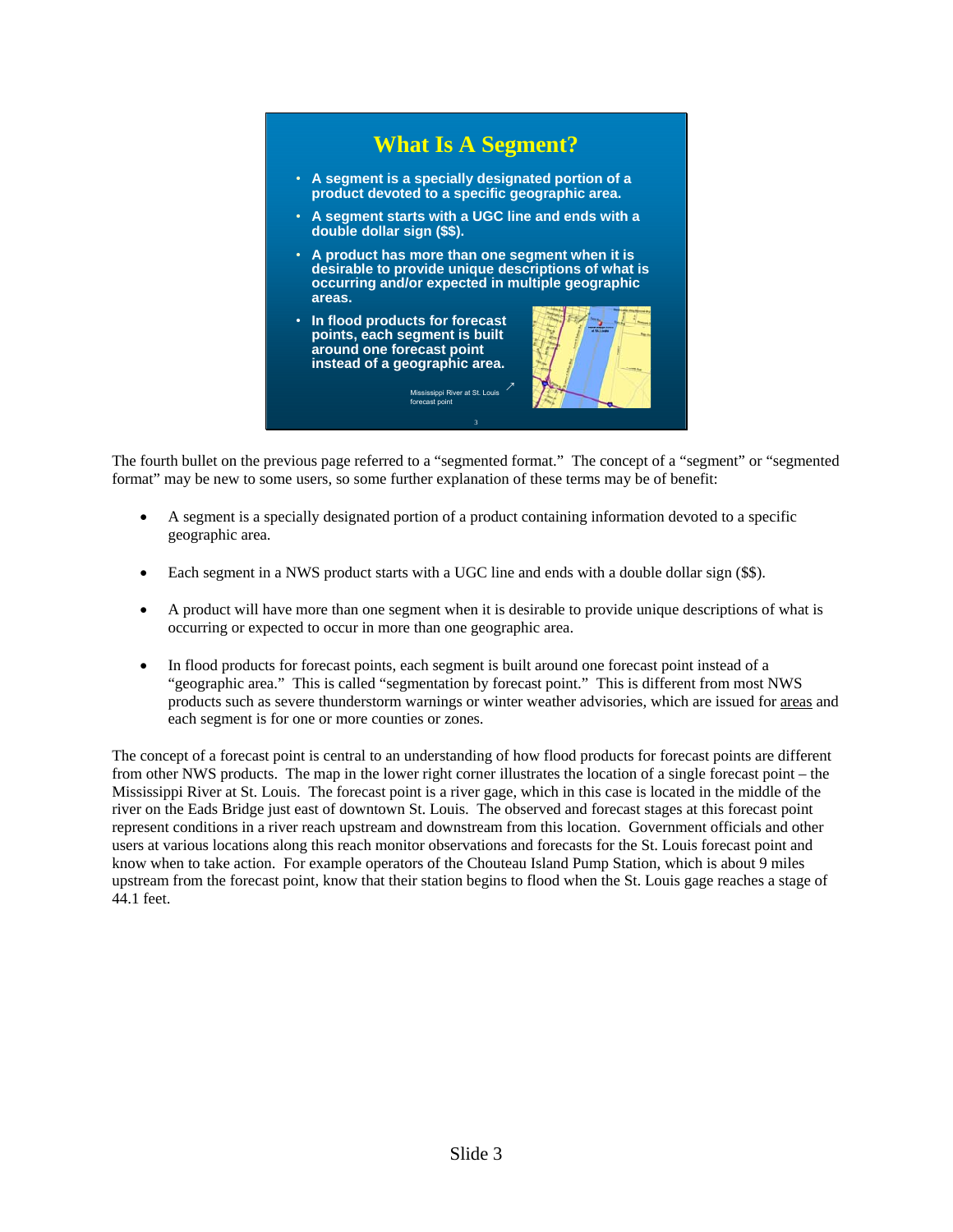

The new, segmented flood products for forecast points will look quite different from the old, unsegmented products issued by the NWS prior to roughly Spring, 2006. In the old, unsegmented flood products that the NWS has issued until now:

- There is only one UGC for the entire product, which is located at the top, right after the NWS Communications Identifier Block,
- The single UGC at the top of the product contains all the county codes for the entire product,
- The very end of the product is marked with a \$\$, and
- Several forecast points could be covered in the product, but there is only one \$\$ at the end of the product.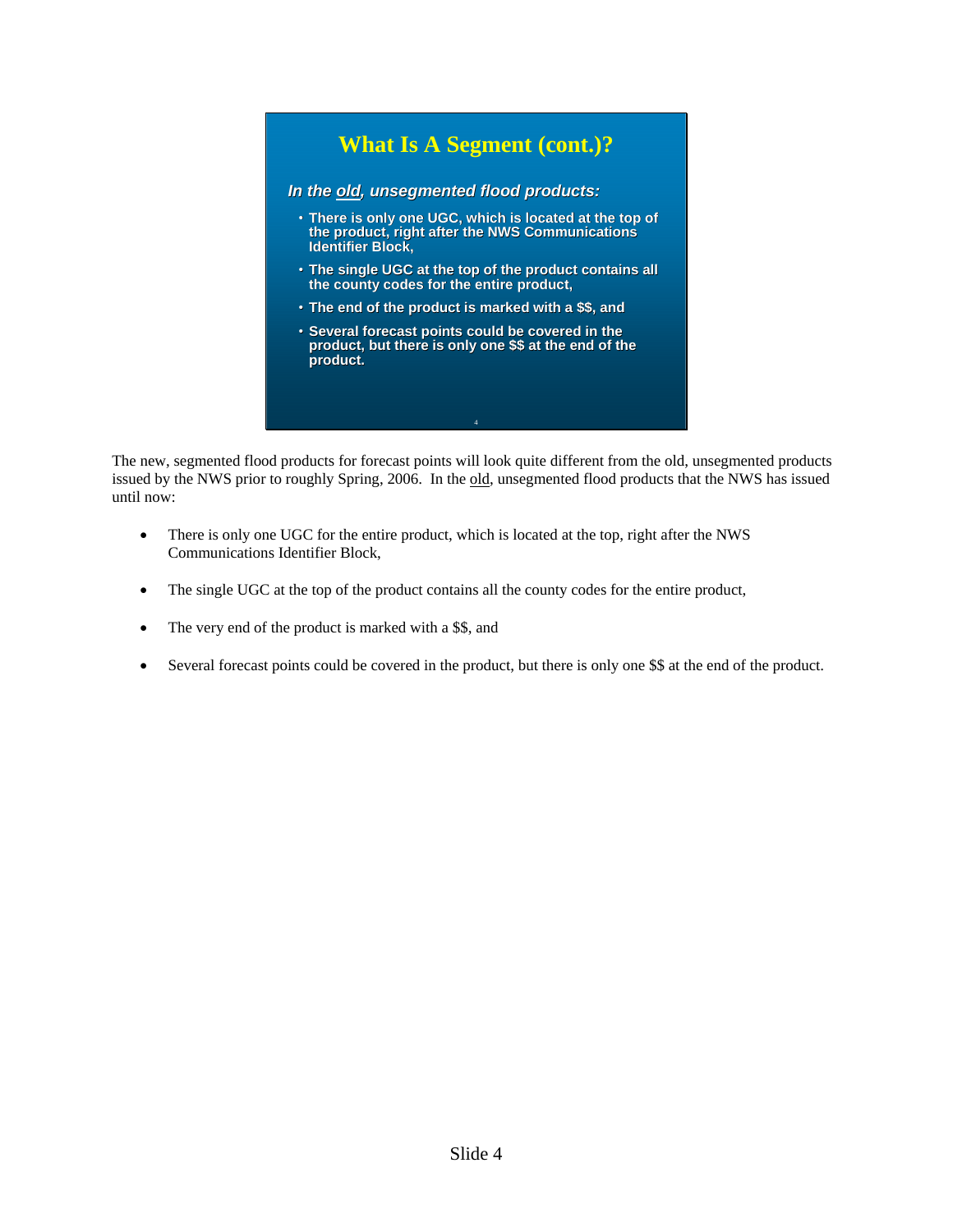# **What Is A Segment (cont.)?**

#### *In the new, segmented flood products: , segmented flood products:*

- There is no UGC at the top of the product instead, a UGC **is found at the start of each segment, is the start of each**
- The UGC at the start of each segment describes only the **county(s) covered in that segment, county(s) covered in that segment,**
- **Each segment provides information for one forecast point,**
- Because a county may have more than one forecast point, the same county FIPS code may appear in more than one **UGC,**
- VTEC for each forecast point is found right after the UGC for **each forecast point, each point,**
- **The flood information appears in a new bullet format, and**

5

• A \$\$ appears at the end of each segment.

In the new, segmented flood products:

- There is no UGC near the top of the product instead, a UGC is found at the start of each segment,
- The UGC at the start of each segment describes only the county(s) covered in that particular segment,
- Each segment provides warning, watch or advisory information as well as observation and forecast information for one forecast point,
- Because a county may have more than one forecast point, the same county FIPS code may appear in more than one UGC,
- VTEC for each forecast point is provided right after the UGC for each forecast point,
- The warning, watch or advisory information as well as observation and forecast information for the forecast point is provided in a new bullet format, and
- A \$\$ appears at the end of each segment and at the end of the product.

**A brief side note** - NWS products can be recognized as segmented or unsegmented by the location of the UGC line – if the UGC line occurs at the top of the product before the MND header block, the product is considered unsegmented. If the UGC line occurs after the MND header block, the product is segmented even if it has only one segment.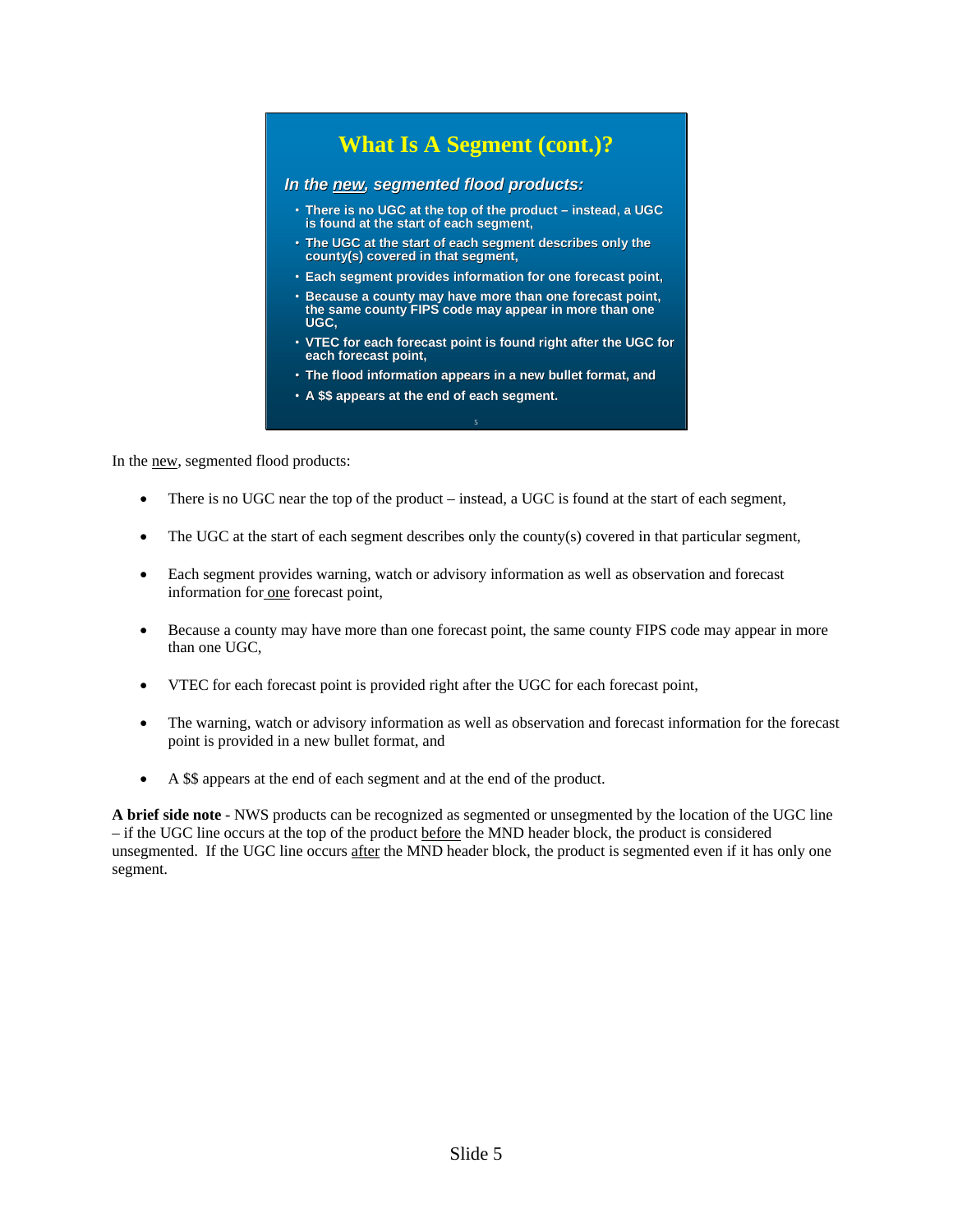# **What Is A Segment (cont.)?**

**Segmentation by forecast point has four main** *advantages for users: advantages for users:*

- **Provides a way to encode vital flood information for Provides a way to encode vital flood information for individual forecast points. individual forecast points.**
- **Provides for a standardized format for presenting** information in each segment which is specific to the **type of product and the current situation. type of product and current**
- **Provides a point Provides a point-specific code specific code - the NWS location location identifier (NWSLI) - which can be used to sort, store, and distribute information on floods at specific and distribute information on floods at specific forecast points. forecast points.**
- Allows each individual segment to be linked to the forecast point hydrograph on the NWS Rivers web **page.**

6

As stated earlier, a segment is a subdivision of a watch, warning, or advisory product which is specially configured to address a specific geographic area. We have shown how segments in flood products for forecast points cover individual forecast points rather than geographic areas. We have also shown how a product can consist of one or more segments. Segmentation by forecast point has four main advantages for users:

- It provides a way to encode vital flood information for individual forecast points.
- It provides for a standardized way for presenting information in each segment which is specific to the type of product and the current situation.
- It provides a point-specific code the NWS location identifier (NWSLI) which can be used to sort, store, and distribute information on floods at specific forecast points.
- It allows each individual segment to be linked to the forecast point hydrograph on the NWS Rivers web page.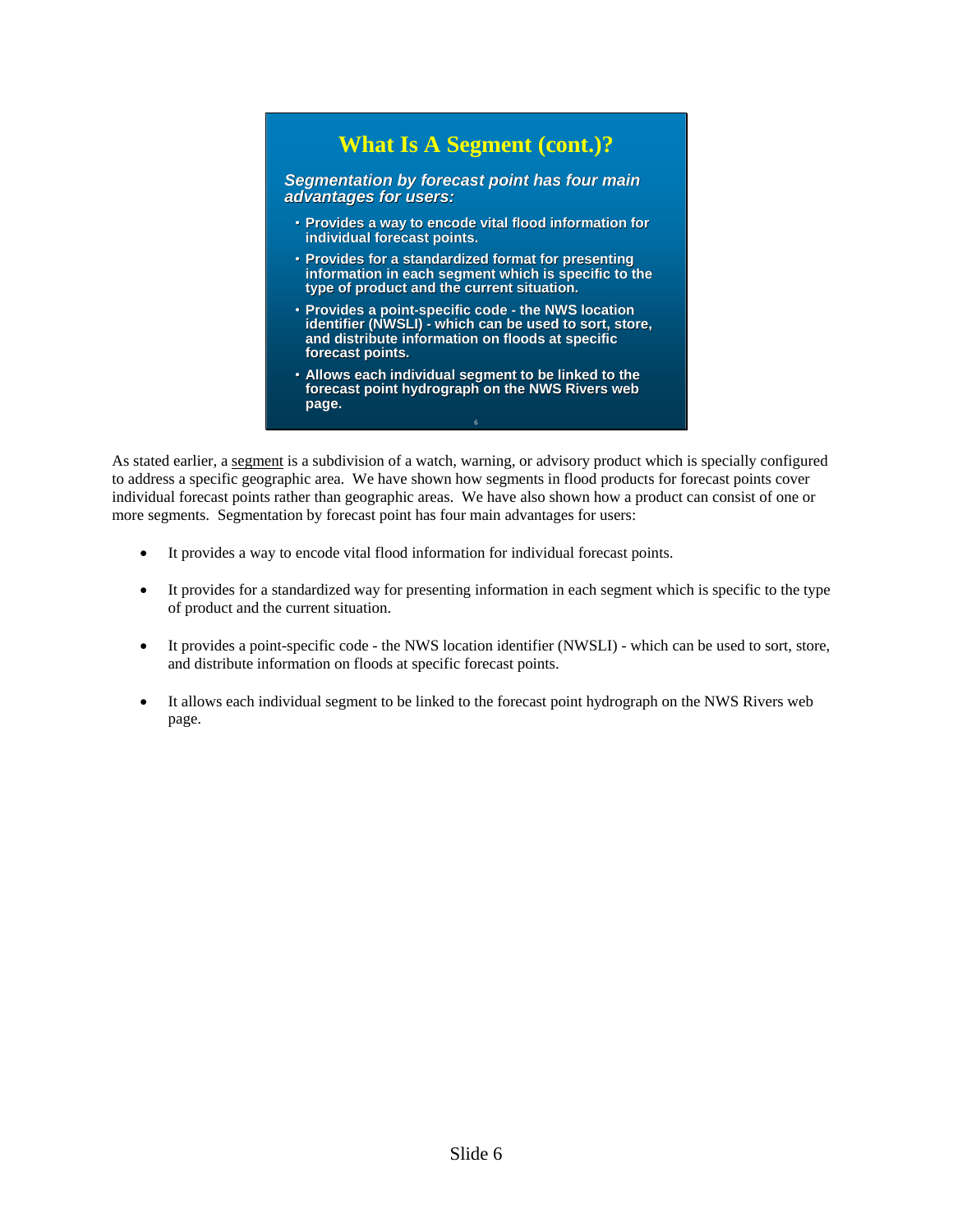

Here is what a single segment in a flood product could look like. This segment would appear in a flood warning for forecast points. Note the UGC, P-VTEC, H-VTEC, and time stamp lines at the top followed by the bullets below. A double dollar sign (\$\$) indicates the end of the segment. Several such segments could exist in a single flood product.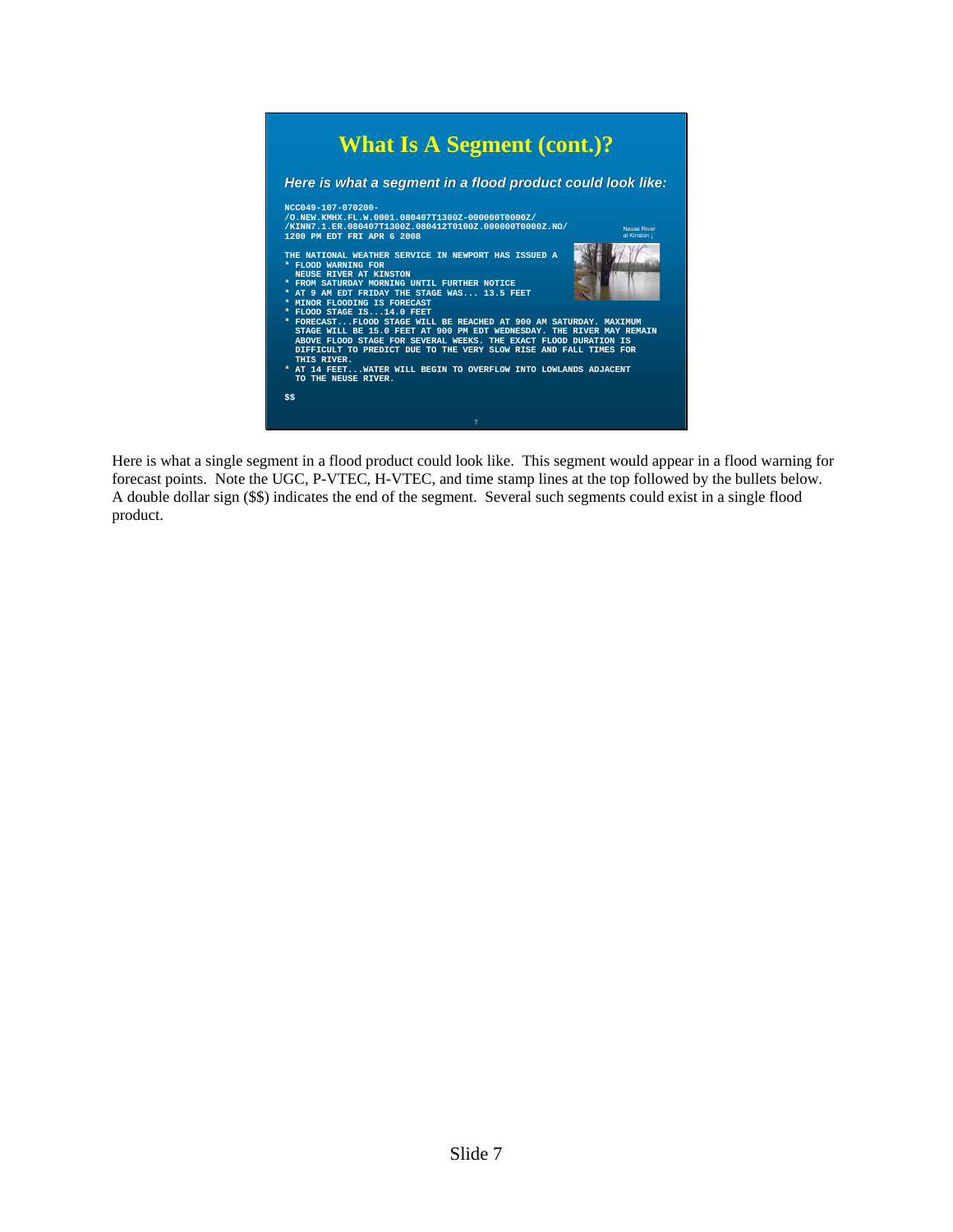

Now, let's look at where segments would fit into a complete flood product for a forecast point. There may actually be a considerable amount of text before the first segment is encountered in a product. First comes the NWS Communications Identifier and the Mass New Disseminator Header Blocks. See the NWS Communications Header Policy Document at http://www.nws.noaa.gov/tg/awips.html for more information on the NWS Communications Identifier block. See NWS Instruction 10-1701 for more information on the MND Header Block.

After the MND Header Block, the NWS office issuing the product has the option to include a General Overview/ Synopsis Section. This section actually has two parts, each part being optional – a General Overview Headline and a General Synopsis. One or both of these may be included. Each item occurring before the segments are shown using a bold white font in this slide and will be discussed in more detail in later slides. The actual product segments are shown in lighter lettering on this slide.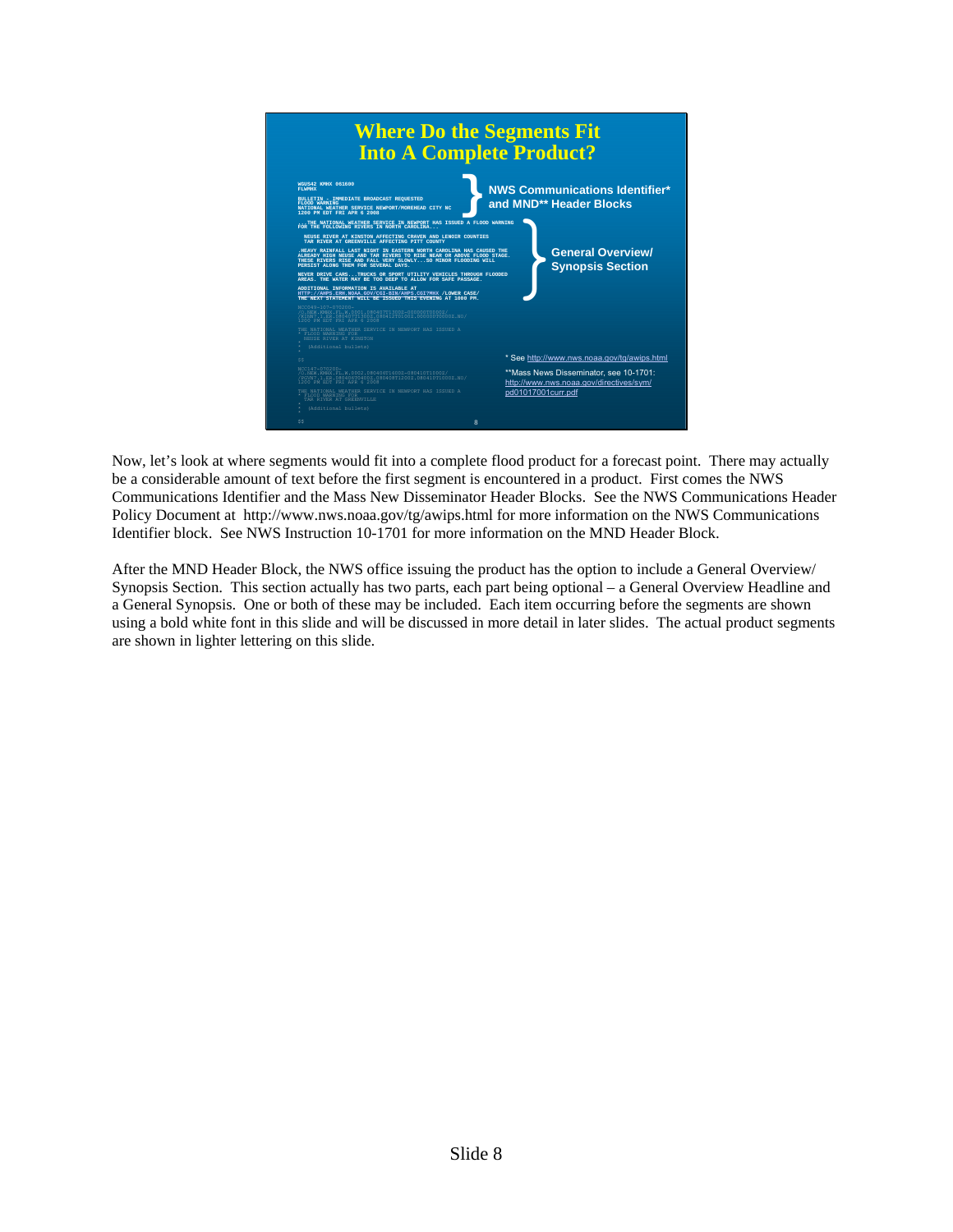

After the optional general overview/synopsis section, or the MND Header Block if no general overview headline and/or general synopsis were included, the remainder of the product will consist of one or more segments. This slide highlights the two segments in our sample product using a bold white font. Note that each segment has its own UGC, P-VTEC, H-VTEC, and time stamp lines. Each segment starts with a UGC line and ends with a double dollar sign (\$\$). Note also that several bullets were left out of each segment so that the entire product could be shown on a single slide. An example of what a complete segment could look like was shown two slides earlier.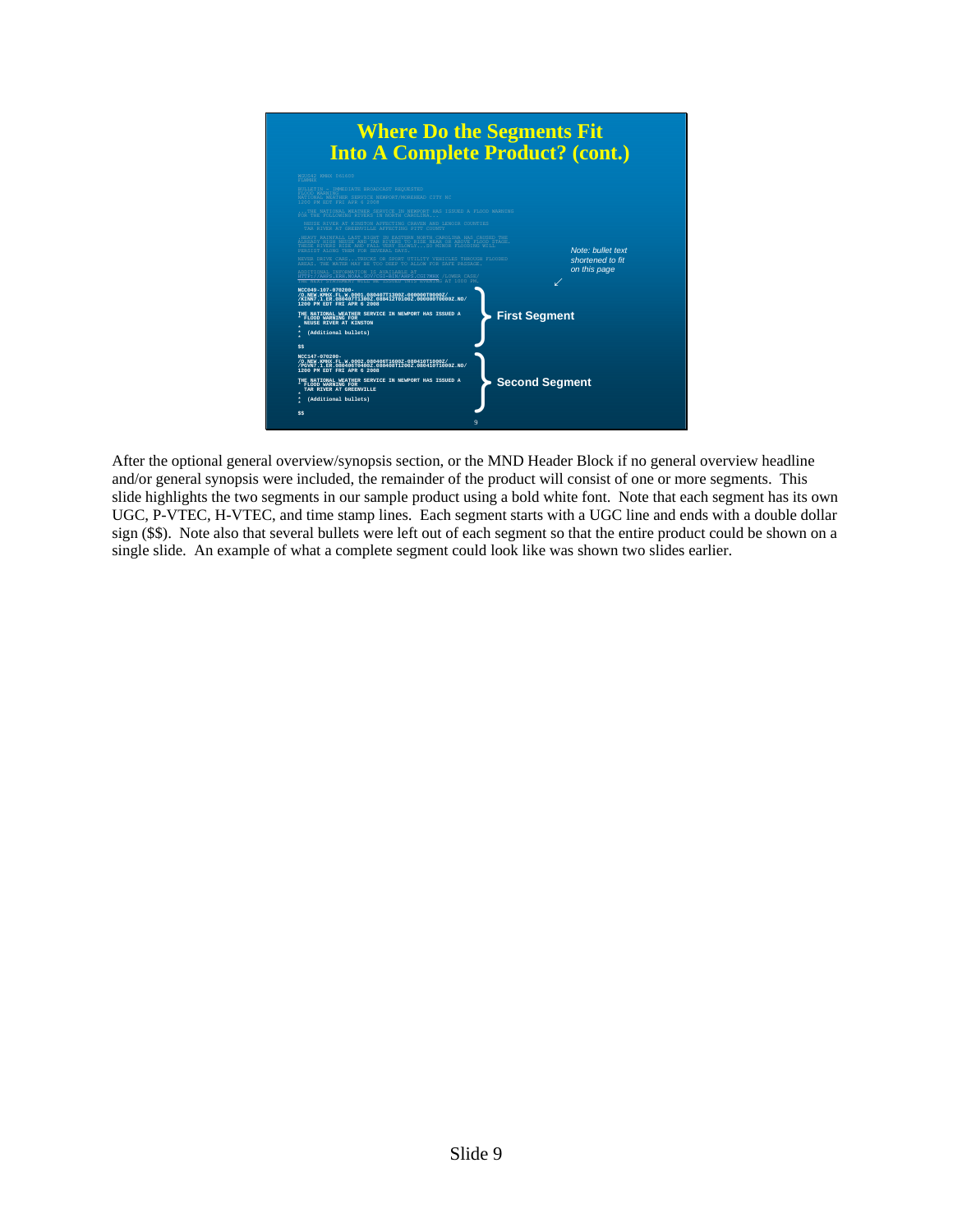

To summarize, each NWS flood product for forecast points consists of an NWS Communications Identifier Block, MND Header Block, optional General Overview Headline, optional General Synopsis, and one or more segments. Each segment is made up of five parts – a UGC line, P-VTEC line, H-VTEC line, Date/time stamp, and bullets, plus a sixth item that hasn't been discussed until now – optional tabular forecast values. Tabular forecast values are just the numerical forecast information that was issued for the forecast point, shown in table format. These tabular forecast values, if provided, are separated from the rest of the segment information by a double ampersand (&&).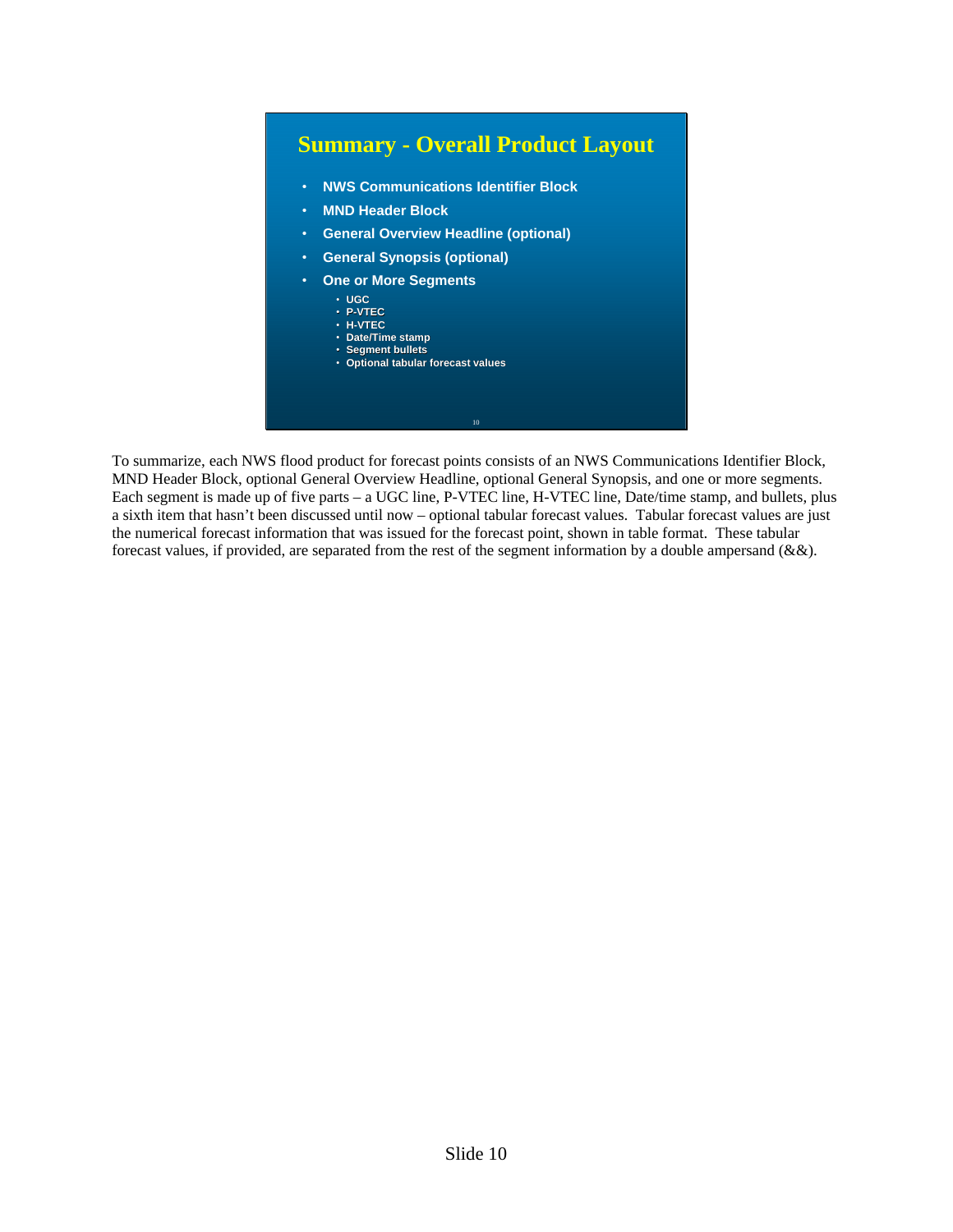

All NWS products start off with two header blocks – the NWS Communications Identifier (CI) Block and the Mass News Disseminator (MND) Block. In flood products for forecast points, the three letters used for NNN in the second line of the NWS Communications Identifier Block could be any of the following:.

- **FLW** (for Flood Warning for Forecast Points)
- **FLS** (for Flood Statement Follow-up to Flood Warning for Forecast Points)
- **FFA** (for Flood Watch for Forecast Points)
- **FLS** (for Flood Advisory for Forecast Points)

The last two products listed here are only issued in some parts of the U.S., so you may not ever see them issued for your area of interest.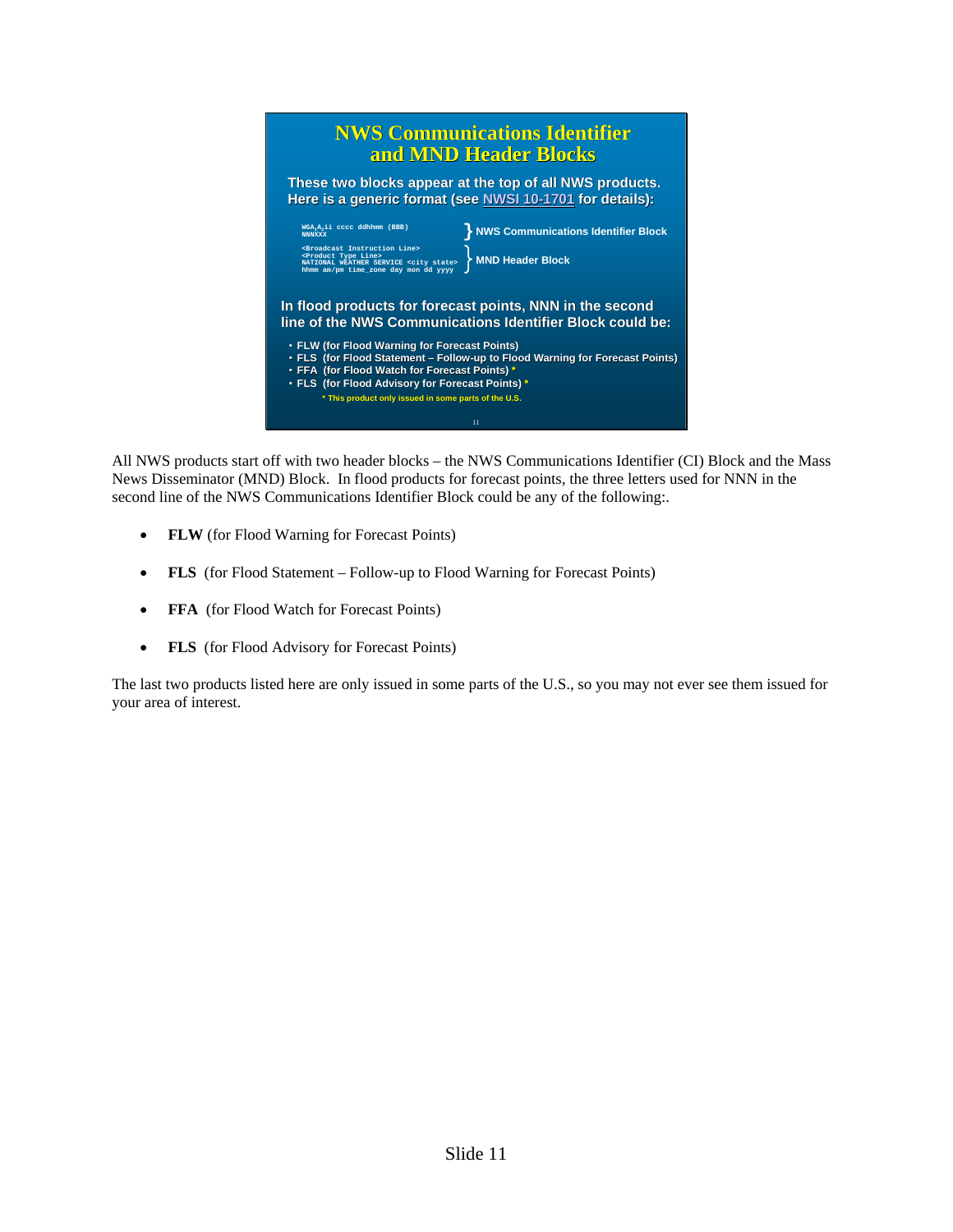

Now let's start looking at the new format features of the NWS's flood products for forecast points. First, a few notes should be made about the optional general overview/synopsis section, which occurs after the MND header block but before the product segments.

- 1. First, this general overview/synopsis section may consist of one or more general overview headlines, a general synopsis, or both.
- 2. Second, the general overview headlines in this section use the same format as the headlines used in other NWS products such as winter storm warnings – that is, each one starts and ends with three dots. However, no standardized wording exists for the text between the dots. A typical headline could read "...The National Weather Service in Rapid City has issued a flood warning for the following rivers in western South Dakota...," but other wording could be used. After such a headline, a list of the rivers, forecast points, and counties covered in the warning could be provided. This list of rivers, forecast points, and counties might be indented, but would not have to start and end in three dots.
- 3. Third, the general synopsis, if provided, occurs after the headline and consists of one or more paragraphs describing the current hydrometeorological situation. Other paragraphs such as a call-to-action statement and a sentence pointing a web site for additional information could also be included as part of the general synopsis. The only format requirement that can be assumed for the general synopsis is that the first paragraph will start with a single dot.
- 4. Lastly, the general overview/synopsis section in a flood product will not necessarily look like the one shown here. The format for this section is determined by each WFO in coordination with its local users. The only way for an automated procedure processing NWS products to know when this section is over and the actual product segments begin is to recognize the first UGC line, which ends in dash<six digits>dash (- ######-), or the first VTEC line after the first UGC line, which starts with a forward slash (/).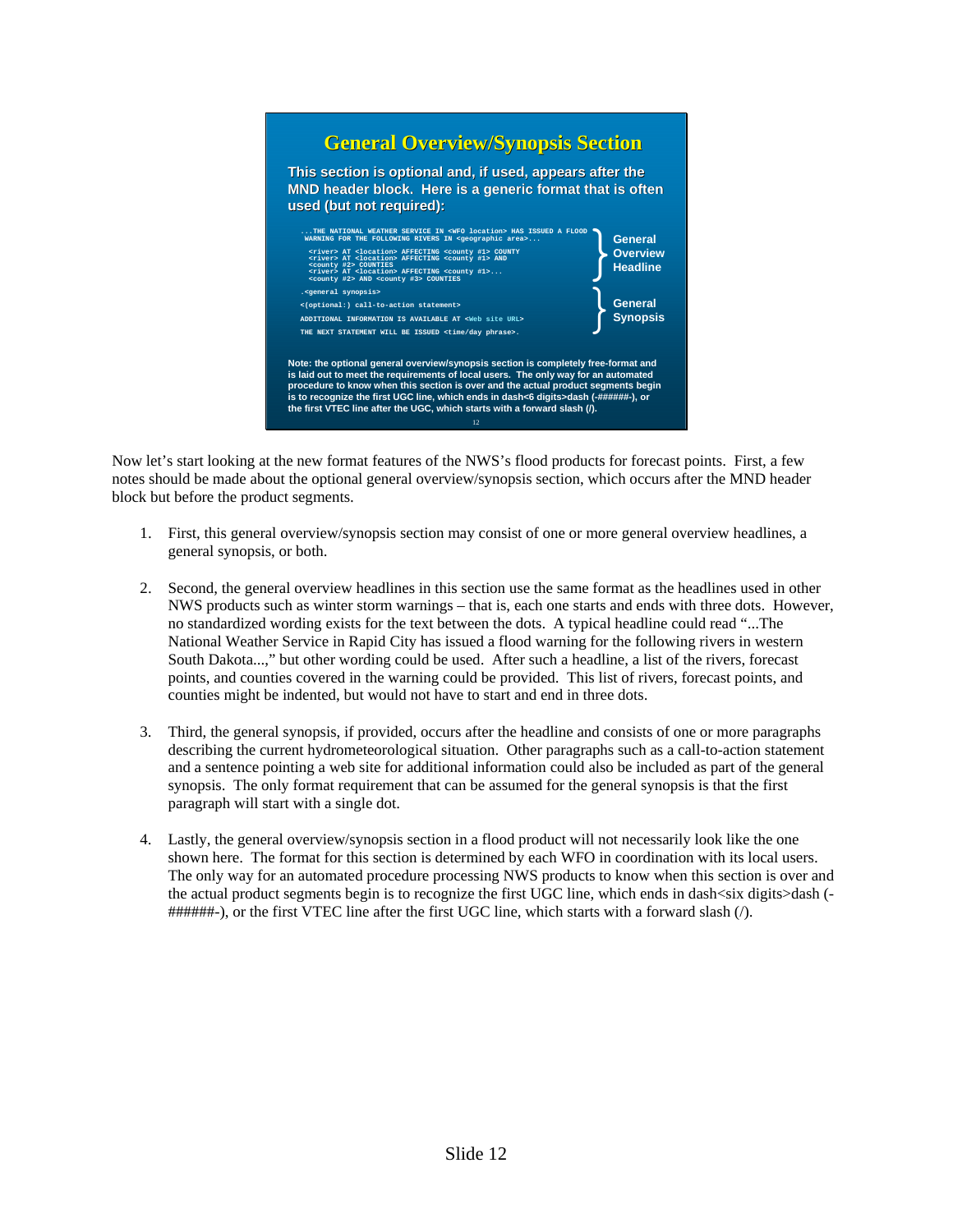#### 13 **Beginning of A Segment Beginning of A Segment stC001-002-ddhhmm-**  $\texttt{stCO01--002--ddhhmme-} \$ <br>/k.aaa.cccc.pp.s.####.yymmddThhnnZ<sub>B</sub>-yymmddThhnnZ<sub>E</sub>/ **/nwsli.s.ic.yymmddThhnnZB.yymmddThhnnZC.yymmddThhnnZE.fr/ /nwsli.s.ic.yymmddThhnnZ /nwsli.s.ic.yymmddThhnnZB.yymmddThhnnZ .yymmddThhnnZC.yymmddThhnnZ .yymmddThhnnZE.fr/ hhmm am/pm time\_zone day mon dd yyyy hhmm am/pm time\_zone day mon dd yyyy** 1. **UGC line** (see NWSI 10-1701 for details) **2. Primary VTEC (P-VTEC) line (string) 3. Hydrologic VTEC (H-VTEC) line (string) 4. Date/Time stamp 1. 2. 3. 4.** At the start of each segment in flood products for forecast **points, four lines provide the encoded information needed points, four lines provide the encoded information needed to define the segment: segment:**

After the optional general overview headline/synopsis section, or the MND header block if there is no general overview headline/synopsis section, comes the core of flood products for forecast points – the segments. At the start of each segment, there are four lines providing the encoded information needed to define the segment. As shown in the enlarged view here, these four lines are:

- 1. The UGC line, for which details can be found in NWS Instruction 10-1701,
- 2. The Primary VTEC (P-VTEC) line,
- 3. The Hydrologic VTEC (H-VTEC) line, and
- 4. The Date/Time stamp.

Collectively, these four lines provide encoded information needed to identify the states and counties affected by the actual or potential flood event, the actual forecast point involved, and the event status as defined in the primary and hydrologic VTEC lines.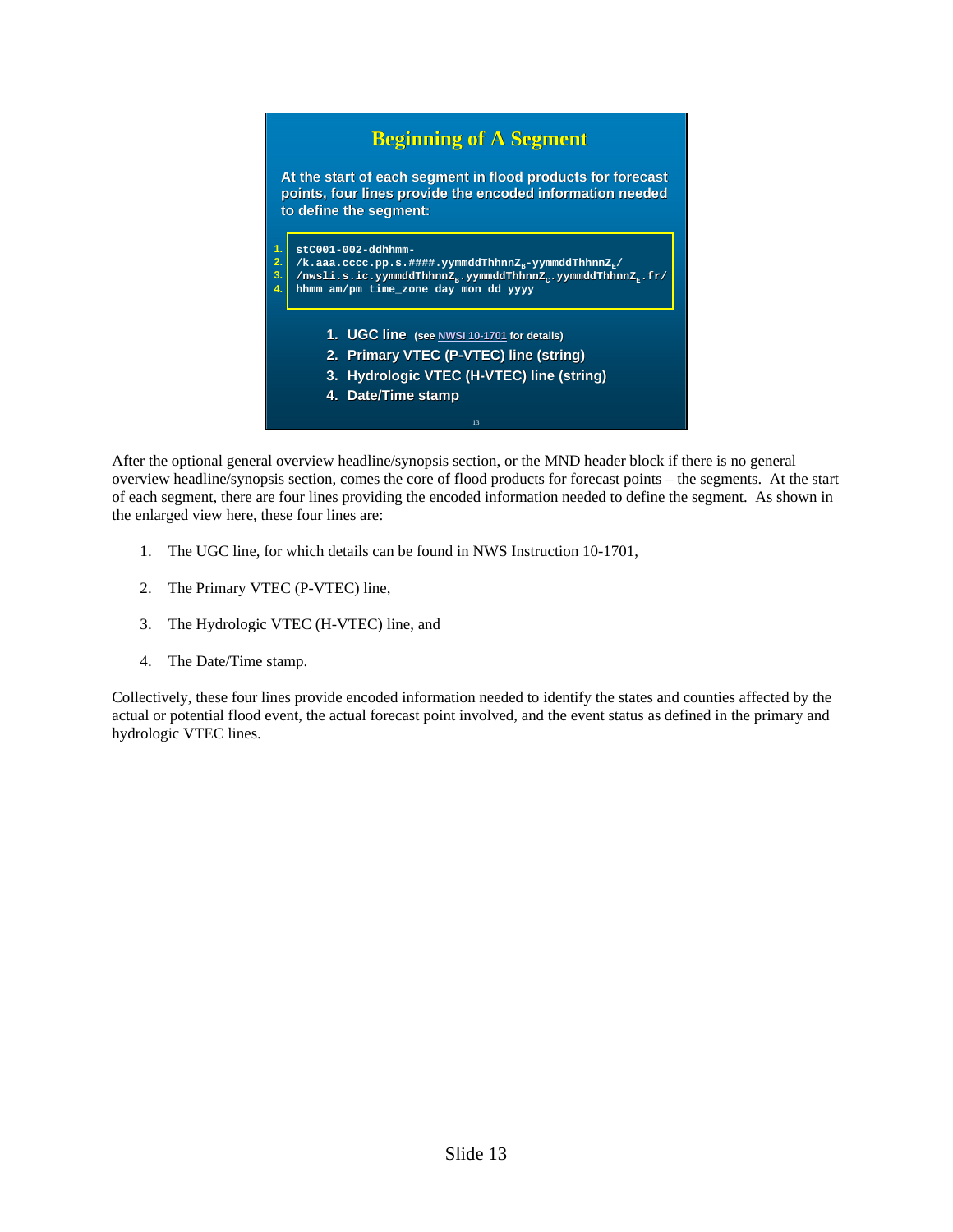# **Beginning of A Segment: UGC Line**



As stated earlier, the beginning of a segment is defined by a UGC line. This training will not go into much detail on the content of this line, as most users are already familiar with UGCs. NWS Instruction 10-1702 contains all the official procedures and guidelines on UGCs. One fact worthy of note here is that county codes will be used in flood warnings for forecast points, flood statements – follow-up to flood warnings for forecast points, and flood advisories for forecast points. The only exception to this is in Alaska, which must use zone codes because there are no counties in that state. Also, for the foreseeable future, zone codes will be used in all flood watches for forecast points to match what is used in areal flood watch products.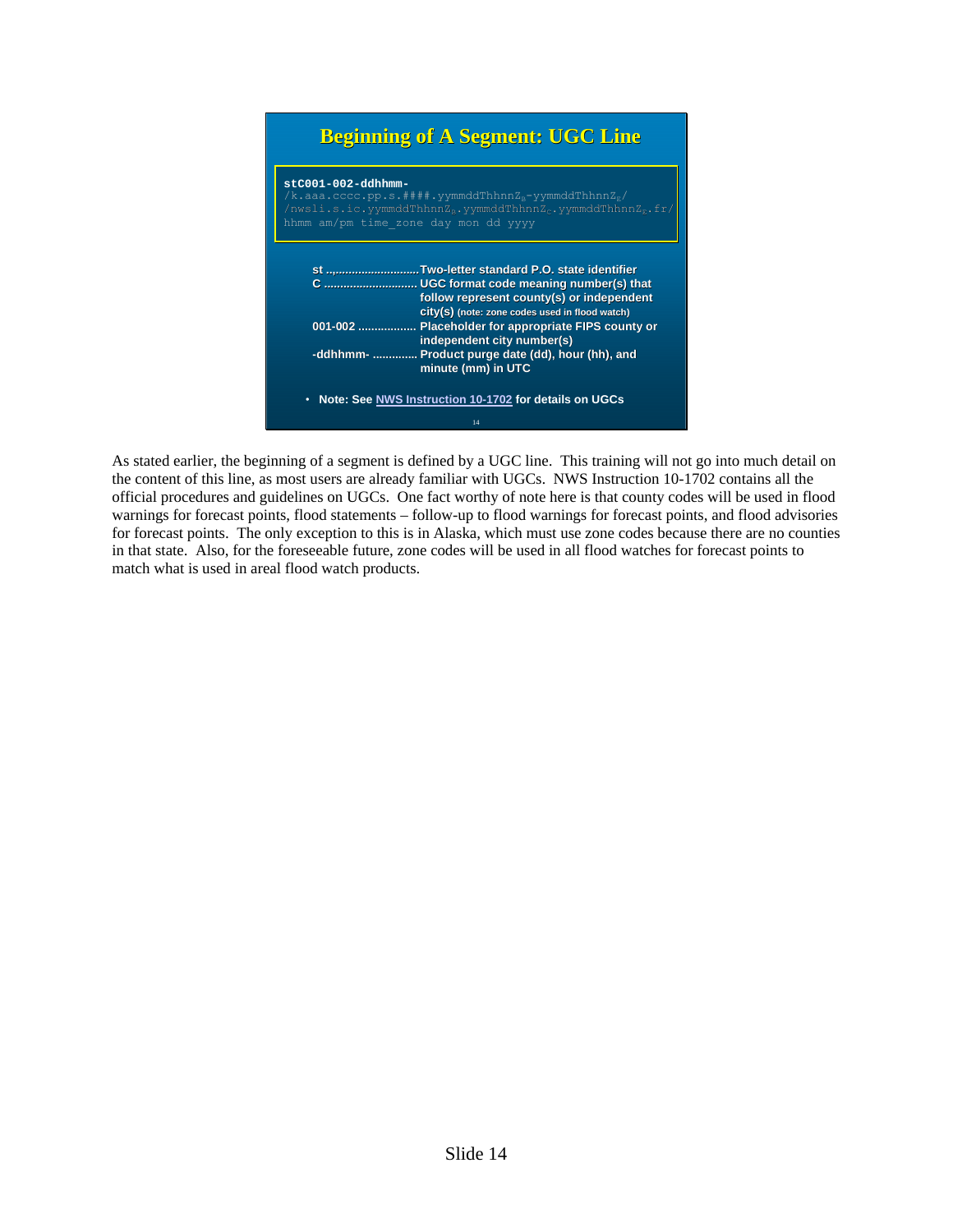## **Beginning of A Segment: P-VTEC Line**

| $stCO01-002-ddhhmm-$<br>/k.aaa.cccc.pp.s.####.yymmddThhnnZ <sub>r</sub> -yymmddThhnnZ <sub>r</sub> /<br>$\texttt{msplit.s.ic.yymmddThhnnZ}_n.\texttt{yymmddThhnnZ}_n.\texttt{yymmddThhnnZ}_n.\texttt{fr}/n$<br>hhmm am/pm time zone day mon dd yyyy                                                                                                                                                                         |
|-----------------------------------------------------------------------------------------------------------------------------------------------------------------------------------------------------------------------------------------------------------------------------------------------------------------------------------------------------------------------------------------------------------------------------|
| k  Product Class (fixed identifier)<br>aaa  Action Code<br>cccc Identifier for Issuing Office<br>pp  Phenomena Code<br>s  Significance Code<br>####  Event Tracking Number (ETN)<br>yymmddThhnnZ <sub>n</sub> Event Beginning Date/Time<br>yymmddThhnnZ <sub>F</sub> Event Ending Date/Time<br>• yymmdd - Year, Month, and Day<br>. hhnn - Hour and Minute in UTC<br>• "T" & "Z" - non-numeric characters (FIPS/ANSI)<br>15 |

Let's focus on the P-VTEC line (or string) for a moment. The first element in this line is **Product Class "k,"** a fixed identifier which can have the value of "O," indicating this is operational VTEC in an operational product; "T," indicating a test product with test VTEC (such as those issued during special awareness weeks announced by the NWS); "X," indicating an operational product with test VTEC; or "E," indicating an experimental product with experimental VTEC.

Next comes the **Action Code "aaa,"** which identifies the current status of the watch, warning, or advisory for the possible, expected, or occurring flood event. Several possible Action Codes exist to identify product status – for example, "NEW" indicates the first product issuance for an event, "CON" indicates the watch, warning, or advisory continues to be in effect, and "CAN" indicates the watch, warning, or advisory is cancelled. NWS Instruction 10-1703 contains descriptions of all available Action Codes.

Next comes the **cccc identifier**. This is just a four-letter code (upper case) which identifies the issuing NWS office.

Next comes the **Phenomena Code "pp,"** which for hydrologic events identifies the type of flood event in terms of urgency and areal coverage. For the products covered in this training, the only available Phenomena Code is "FL" for flood. Other NWS hydrologic products not covered in this training may use FA for areal flooding and FF for flash flooding.

Next comes the **Significance Code "s,"** which identifies the level of importance and certainty of the hydrologic event in terms of classic NWS watch/warning/advisory/statement terminology. Four possible letters can be used for this code in flood products for forecast points – "W," indicating a warning; "A," indicating a watch; "Y," indicating an advisory; and "S," indicating non-flood information will be provided.

Next comes the **Event Tracking Number (ETN)** "####," which is a four-digit number assigned to keep track of the event in terms of how it is addressed by various VTEC actions and/or products issued over its lifetime. It is important to note here that the way an event as addressed by VTEC is not the same as what would normally be thought of as an event in weather or hydrologic terms. In the context of VTEC, an event is a specific combination of phenomenon (e.g., type of weather or flood activity) and how it is characterized in terms of its level of significance and certainty (e.g., a Watch, Warning, or Advisory). A good way of illustrating this difference is to look at a fictitious flood situation. Assume that a few days before a flood event at a forecast point, the level of certainty that it would occur was somewhat low. A flood watch for the forecast point would be issued, assuming we're in an area where that product is used. A segment in that product would have an ETN assigned to it, say 0005, if it were the fifth flood watch for a forecast point during the year. Now, say a day or two passes and the flood becomes imminent – so a flood warning is issued for the same forecast point. However, with VTEC, there is no guarantee that the ETN in the new flood warning would be 0005 as it was in the earlier watch. In fact, if it were the first flood warning issued by the NWS office during that year, the ETN would be 0001. This shows how you can't count on the ETN remaining constant as a series of watches, warnings, and/or advisories are issued for a forecast point throughout what we would usually think of as "an event."

Last in the P-VTEC line, we find the **Event Beginning Date/Time and Event Ending Date/Time groups**. (time in UTC). These dates and times identify when the event is expected to begin and end. For many flood events, the duration is so long and/or the river's drop in elevation per mile is so small that it is impossible to identify when the flood event will end. In such cases, zeros are used for the event ending date and time until the end of the flood can be forecast.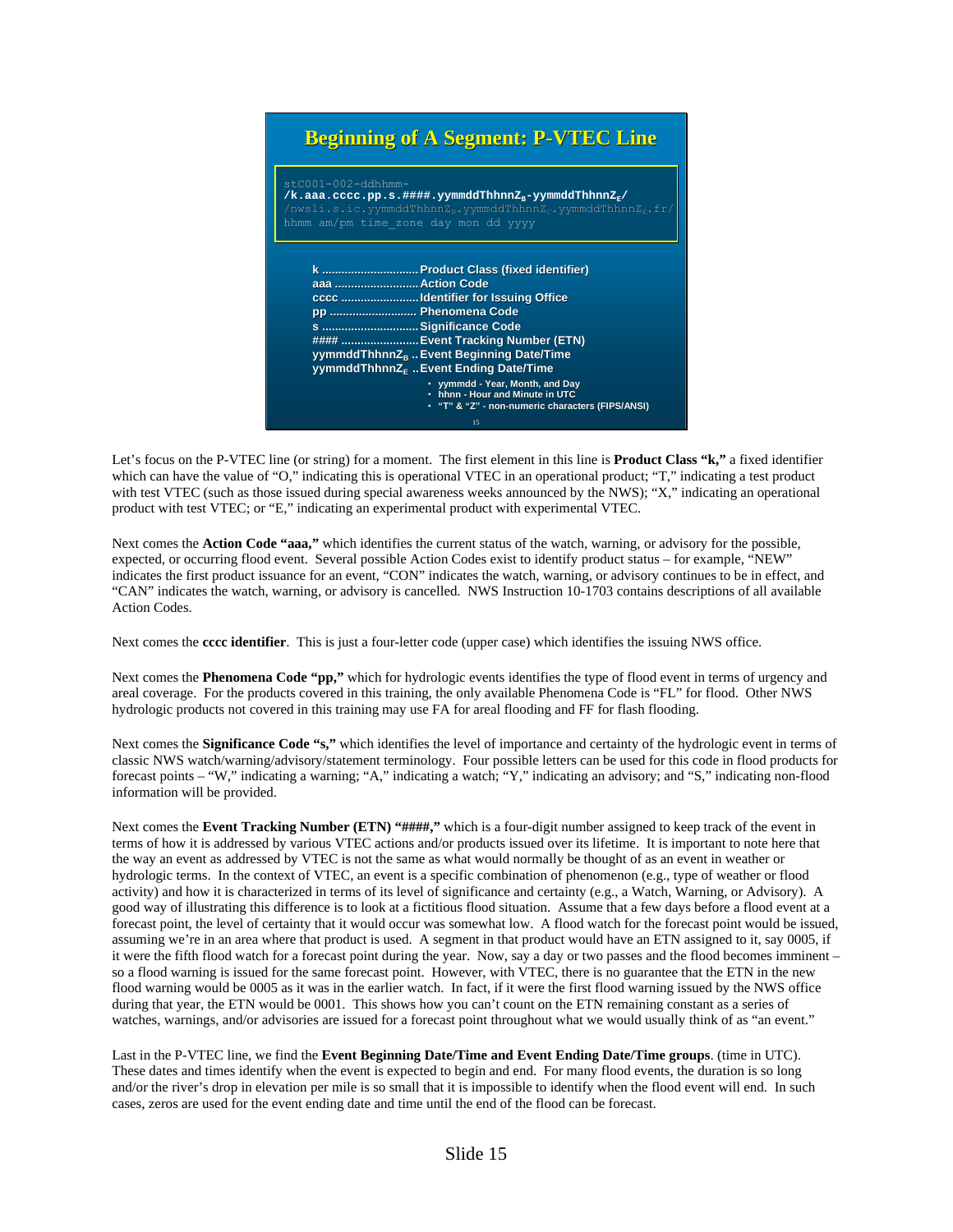# **Beginning of A Segment: H-VTEC Line**

| $stCO01-002-ddhhmm-$<br>/k.aaa.cccc.pp.s.####.yymmddThhnnZ <sub>n</sub> -yymmddThhnnZ <sub>r</sub> /<br>/nwsli.s.ic.yymmddThhnnZ <sub>p</sub> .yymmddThhnnZ <sub>c</sub> .yymmddThhnnZ <sub>r</sub> .fr/<br>hhmm am/pm time zone day mon dd yyyy |                                                                                                                                                                                                                                                                                                                                                               |  |
|--------------------------------------------------------------------------------------------------------------------------------------------------------------------------------------------------------------------------------------------------|---------------------------------------------------------------------------------------------------------------------------------------------------------------------------------------------------------------------------------------------------------------------------------------------------------------------------------------------------------------|--|
|                                                                                                                                                                                                                                                  | s Flood Severity Code<br>ic Immediate Cause<br>yymmddThhnnZ <sub>B</sub> Flood Beginning Date/Time<br>yymmddThhnnZ <sub>c</sub> Flood Crest Date/Time<br>yymmddThhnnZ <sub>F</sub> Flood Ending Date/Time<br>• yymmdd - Year, Month, and Day<br>• hhnn - Hour and Minute in UTC<br>• "T" & "Z" - non-numeric characters (FIPS/ANSI)<br>fr Flood Record Status |  |
|                                                                                                                                                                                                                                                  | 16                                                                                                                                                                                                                                                                                                                                                            |  |

Now let's look at the H-VTEC line, which appears in all NWS hydrologic products. The first element in this line is the **NWS location identifier "nwsli."** An NWSLI is a unique character/number combination assigned by the NWS to identify a specific location. An NWSLI is included in the H-VTEC to allow user applications to link the latest NWS flood information provided in the segment to a specific geographic location.

Next comes the **Flood Severity Code "s."** In flood warnings for forecast points, the Flood Severity code can be 1 for minor flooding, 2 for moderate flooding, 3 for major flooding, and N for no flooding.

Next comes the two-letter **immediate cause code "ic,"** which identifies the hydrometeorological cause for the flood event. In flood products, the most common entries for this field will be ER for excessive rainfall, SM for snowmelt, and RS for rain and snowmelt. However, other two-letter codes exist for a variety of causes, which are listed in NWS Instruction 10-1703.

Next come the **Flood Begin Date/Time, Flood Crest Date/Time, and Flood End Date/Time groups**. There are a few things to note here about these date/time groups:

- 1. The Flood Begin Date/Time in the H-VTEC line will usually be the same as the Event Beginning Date/Time in the P-VTEC line. However, if the observed flooding began before the first flood warning was issued, the Flood Begin Date/Time in the H-VTEC line will be the time when flood stage was observed or estimated to have been exceeded while the Event Beginning Date/Time in the P-VTEC line will be the date/time when the flood warning was first issued.
- 2. The Flood End Date/Time in the H-VTEC line will usually not be the same as the Event Ending Date/Time in the P-VTEC line. The Flood End Date/Time is just the best available estimate of when the river will drop below flood stage. The Event Ending Date/Time is set to be later than the Flood End Date/Time -- often by six hours or more -- to allow time for an observation to be received confirming that the stream has dropped below flood stage. Also, when a flood warning for a forecast point has to be cancelled before the Event Ending Date/Time provided in the previously issued product, .the Flood Ending Date/Time in the H-VTEC line will be encoded with the time the flooding actually ended, while the Event Ending Date/Time in the P-VTEC line will retain the time provided in the previously issued product.

The **Flood Record Status "fr"** comes at the end of the H-VTEC line. In flood products for forecast points, there are three possible values for "fr" – NO, if a record flood is not expected; NR, if a near record or record flood is expected; or UU, if the forecast point has no period of record to use for comparisons.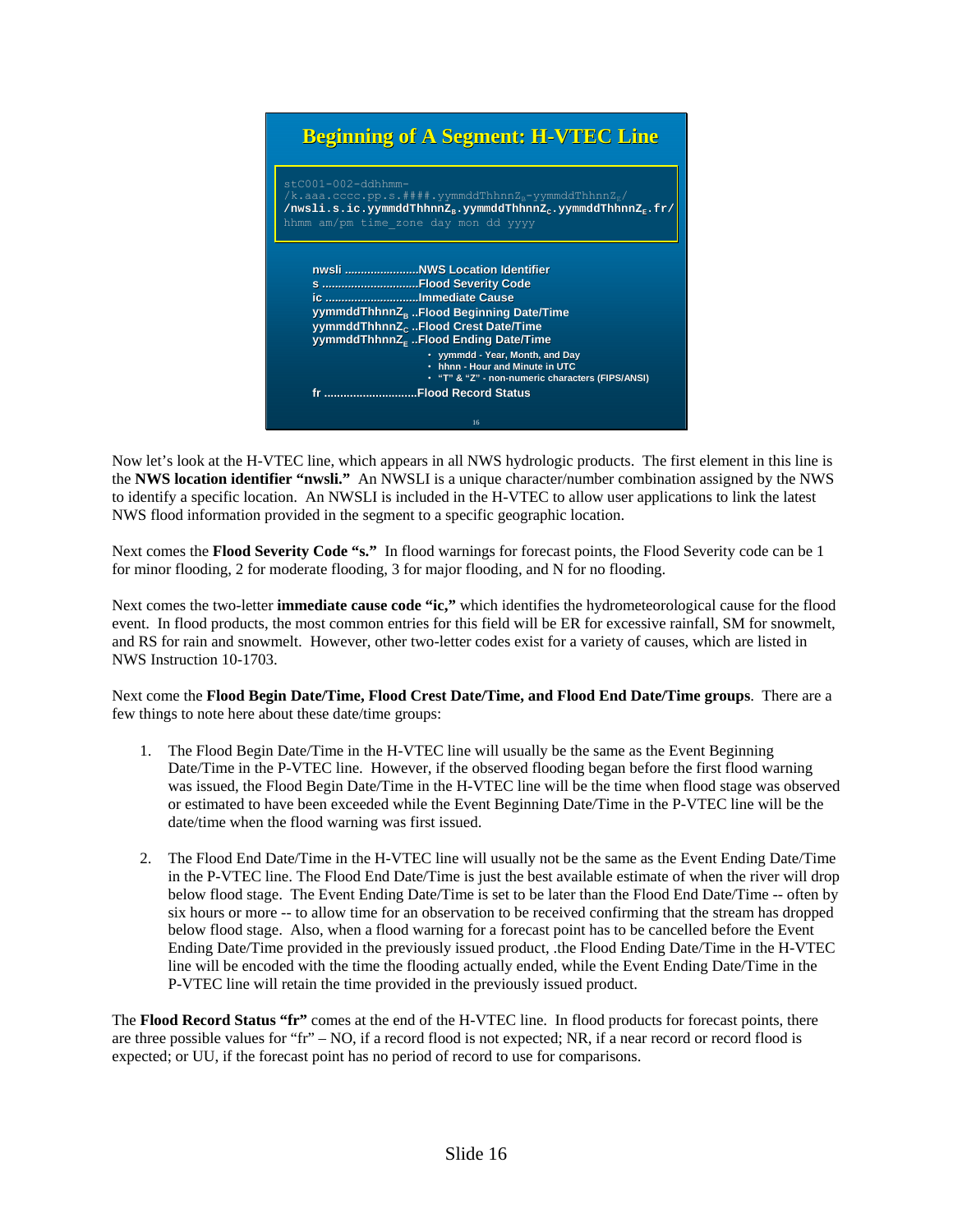

With VTEC, several types of segments are defined for flood products for forecast points according to three general criteria:

- 1. The type of action being taken for the point defined by the segment. For example, if an event is just starting and a new flood warning needs to be issued, an Initial Issuance segment type is created with the VTEC action code NEW.
- 2. The kind of product being issued, as indicated by the three letters used for NNN in the second line of the NWS communications block. For example, only certain types of segments can be issued under the FLW (flood warning) identifier, while other types of segments can be issued under the FLS (flood statement) identifier.
- 3. Special hydrologic situations, such as when there is an increase in forecast flood category.

The relationships between segment type and these criteria will be explained more in later slides.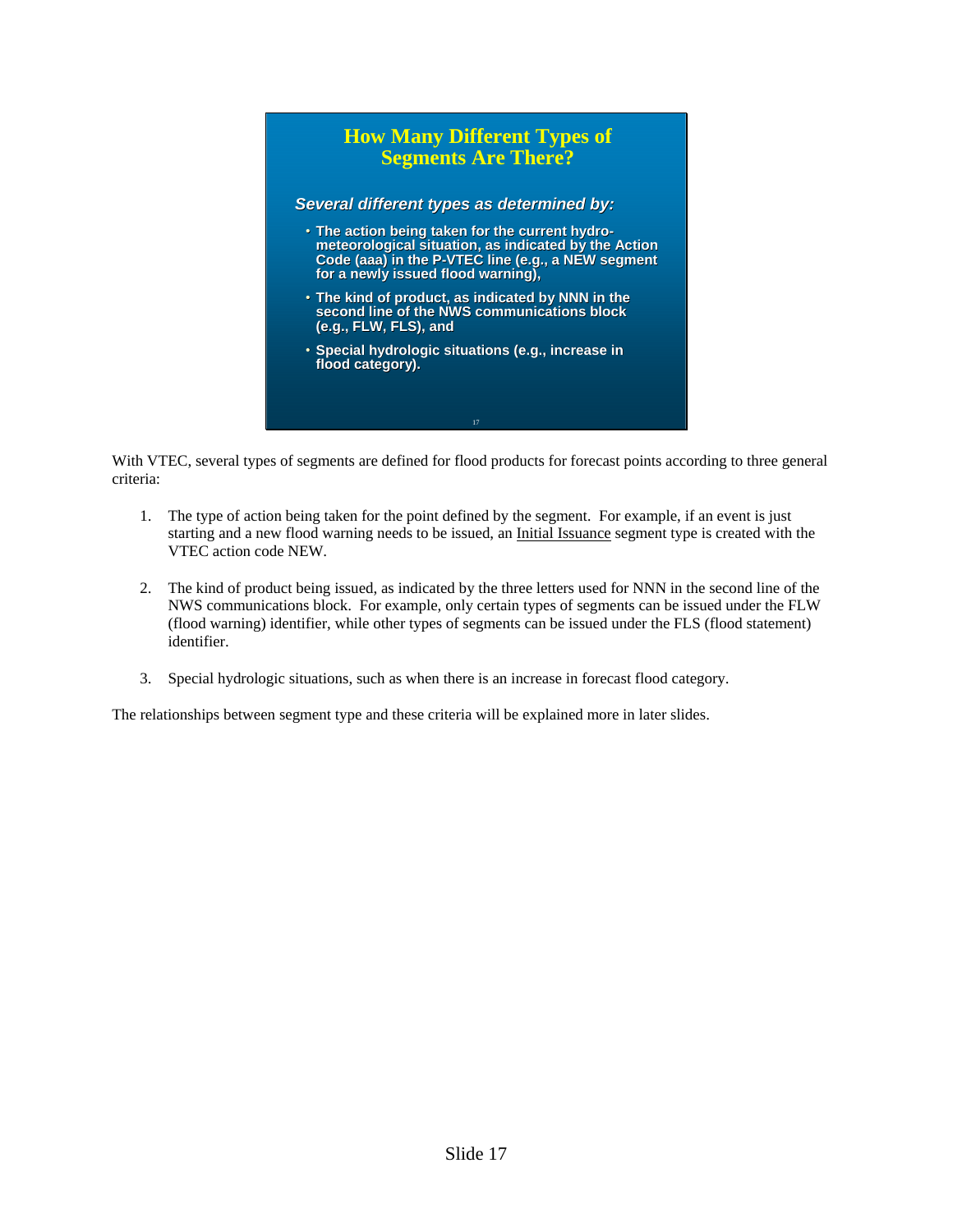

There are four kinds of segments used in products issued under the flood warning (or FLW) identifier:

- 1. The first and most commonly issued segment type is the Initial Issuance Segment. This type uses the VTEC action code **NEW** and is for when a flood warning is issued for a forecast point for the first time in an event.
- 2. The second segment type is the Routine or Non-flood Segment. This type uses the VTEC action code **ROU** and is used to provide observations, forecasts, and other information for a forecast point that is not currently expected to go into flood. Routine segments may also be issued in flood statements following up flood warnings for forecast points. Many NWS Weather Forecast Offices include this type of segment in their flood warnings and statements to give users a complete picture of all forecast points in a river or river reach.
- 3. The third type is the Category Increase Segment. This type uses the VTEC action code **CON** or **EXT** and is for the special case when flooding has or is expected to increase in category, such as from minor to moderate flooding. The EXT action code is used when the increase in flood category also involves a change in duration in the Event Beginning Date/Time or Event Ending Date/Time. The CON action code is used in this segment type when no change in the Event Ending Date/Time is expected, even though the flood category is increasing. In either case, these segments include a special headline and other wording to highlight the category increase.
- 4. The fourth type is the Correction or **COR** Segment. Actually, the correction action code can be used when correcting many types of segments. It is for correcting any non-VTEC or non-UGC error or omission in a segment of a previously issued product.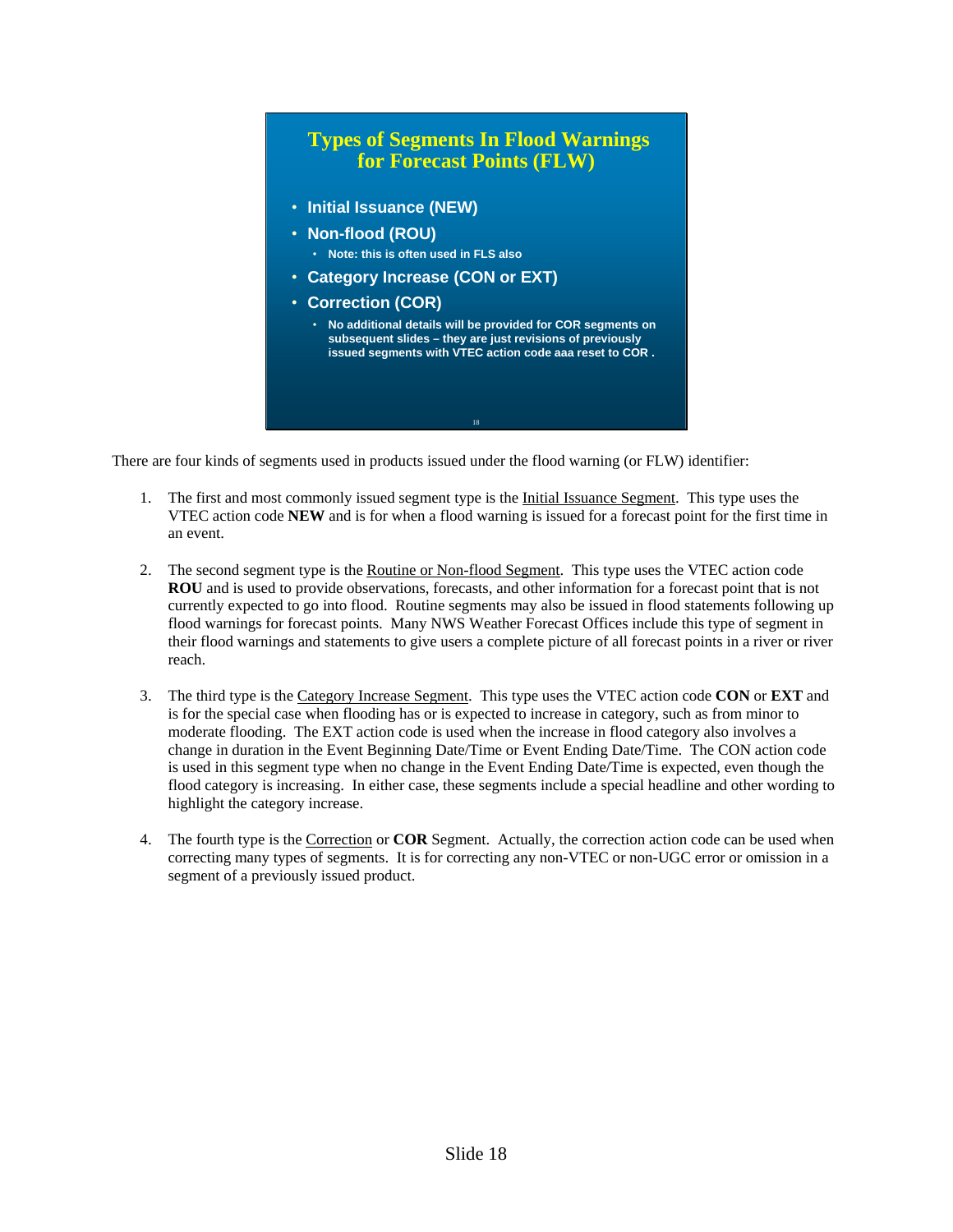## **Initial Issuance (NEW) Segment Initial Issuance (NEW) Segment Format In Flood Warnings Format Flood Warnings**



Now, let's go into some detail on the format for each segment type in Flood Warnings for Forecast Points. First, one thing to note in this format example and each one to come -- the text that is required to always exist in the segment type is shown in white, text required in certain cases is shown in orange, and optional text is shown in yellow. Also note in this example and those to come that the mandatory UGC line, primary VTEC string, hydrologic VTEC string, and date/time stamp are all at the top of the segment. Let's review a few highlights of the bullet portion of this segment:

- 1. The headline after the date/time stamp is optional, but if provided, it always begins and ends with three dots.
- 2. Note how the second bullet identifies the period of time covered by the flood warning. Including this kind of information is a major change from the way the NWS has done flood warnings in the past. In the past, NWS offices used to just issue a flood warning, follow it up with flood statements as needed, and assume that users would know that the flooding was over when that forecast point was no longer covered in flood statements. Now, products will identify the date and time when the flooding is expected to end. However, it is impossible in some situations to specify when the flooding is going to end – so "UNTIL FURTHER NOTICE" is included in place of a date and time. We will touch on this again in a moment.
- 3. In the fourth bullet, the phrase "<category> FLOODING IS OCCURING AND" is only used if flooding is already occurring when the product is issued.
- 4. The fifth bullet for the other stage/flow type is optional it is used for special stages defined for local areas such as "caution stage" or "monitor stage."
- 5. The seventh bullet starts with required text describing when flood stage or flow will be reached, but after that, any free-form text may be included that is needed to describe the forecast situation.
- 6. If "UNTIL FURTHER NOTICE" is used instead of an event ending time in the second bullet, the seventh bullet will include an explanation as to why the ending time cannot be provided. Examples of such text are:
	- "The ending time cannot be specified because it is beyond the current forecast horizon," or
	- "The ending time cannot be specified because this river has very slow rise and fall times."
- 7. The eighth and ninth bullets the flood impact and flood history bullets are optional. When they are included, they provide historical points of reference to compare the current flood to past events.
- 8. Some NWS offices provide tabular observed/forecast information at the end of each segment for their local users. This tabular information is always separated off from the bulleted area by a double ampersand (&&). Some NWS offices save up all the tabular observed/forecast information for all forecast points covered in the product and just insert one table right before the \$\$ of the last segment, using a  $&&$  at the start of the table and ending it with the \$\$ which marks the end of the segment. Either of these ways of including tabular forecast information is done according to the preferences of local users.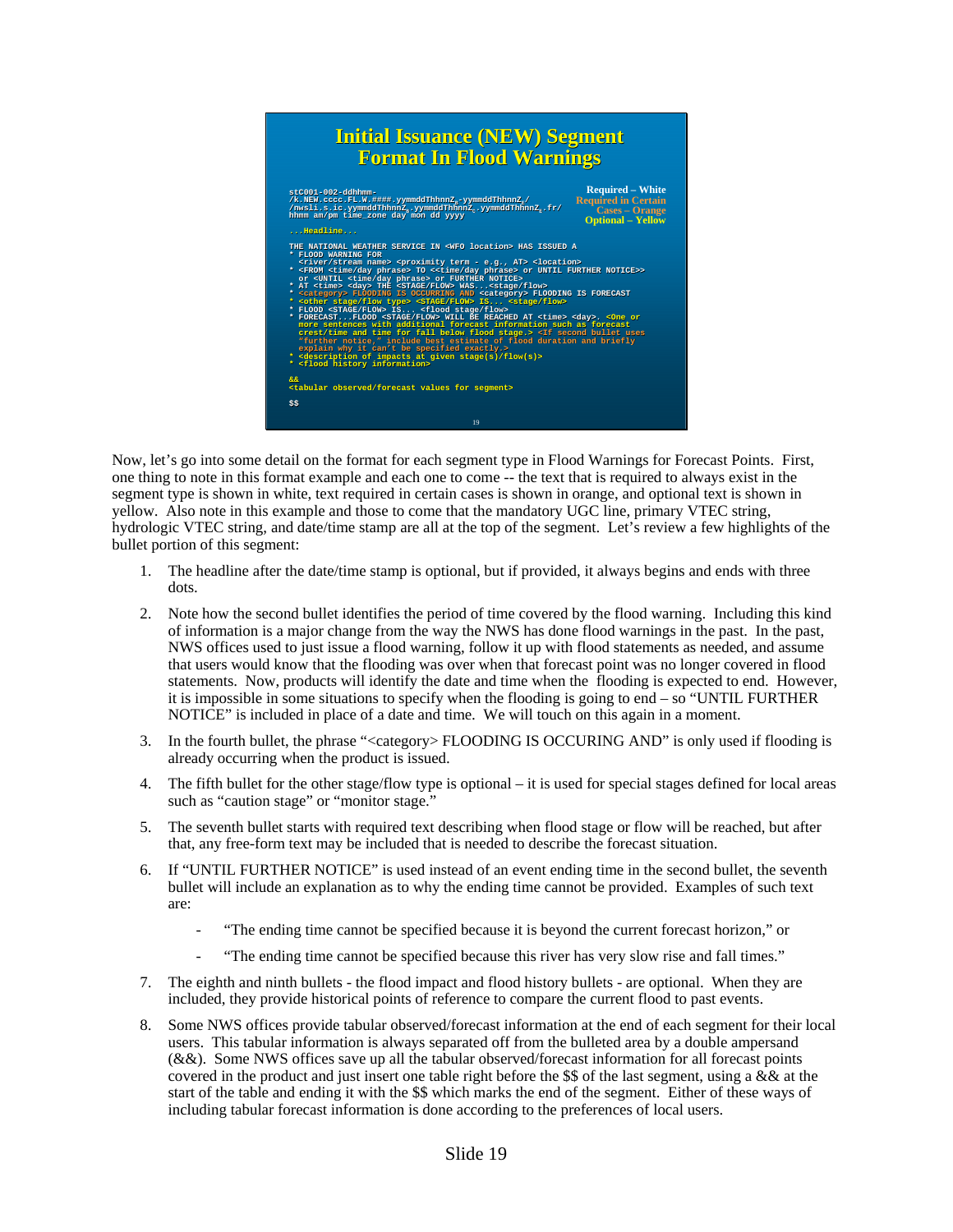

Now, let's look at some features of the non-flood or "ROU" segment format. As stated earlier, this type of segment is sometimes included in flood warning and flood statement products to provide information for a forecast point that is currently not in flood or expected to go into flood. Including this type of segment helps give a complete picture of the status of all forecast points along a river reach, both those that are above flood stage and those that are below flood stage.

The VTEC strings in ROU segments have two distinguishing characteristics:

- 1. First, in the P-VTEC string, the action code is ROU (for Routine), the phenomena code is HY (for Hydrologic), the significance code is S (for statement), the ETN is zeroed out, and the Event Beginning and Event Ending Date/Time stamps are also zeroed out.
- 2. Second, the only information available in the H-VTEC string is the NWSLI, the flood severity code "N" to indicate no flooding is occurring, and a single letter designating the immediate cause. The Flood Date/Time groups are zeroed out and two capital "O's" are stored in the Flood Record Status to indicate it is not applicable.

The bullet portion of ROU segments is different from other segment types in some ways and similar in other ways. Some highlights of the bullet portion include the following:

- 1. The lead-in text simply reads "FORECAST INFORMATION FOR."
- 2. The second bullet always reads "NO FLOODING IS FORECAST."
- 3. The forecast bullet is free-form it includes whatever text is needed to address the situation.
- 4. The impact and flood history bullets are optional.
- 5. Just like the NEW segment, tabular observed/forecast information may be included at the end of each segment, or included in a single table in the last segment. In either case, it is separated off from the segment bullets by a double ampersand.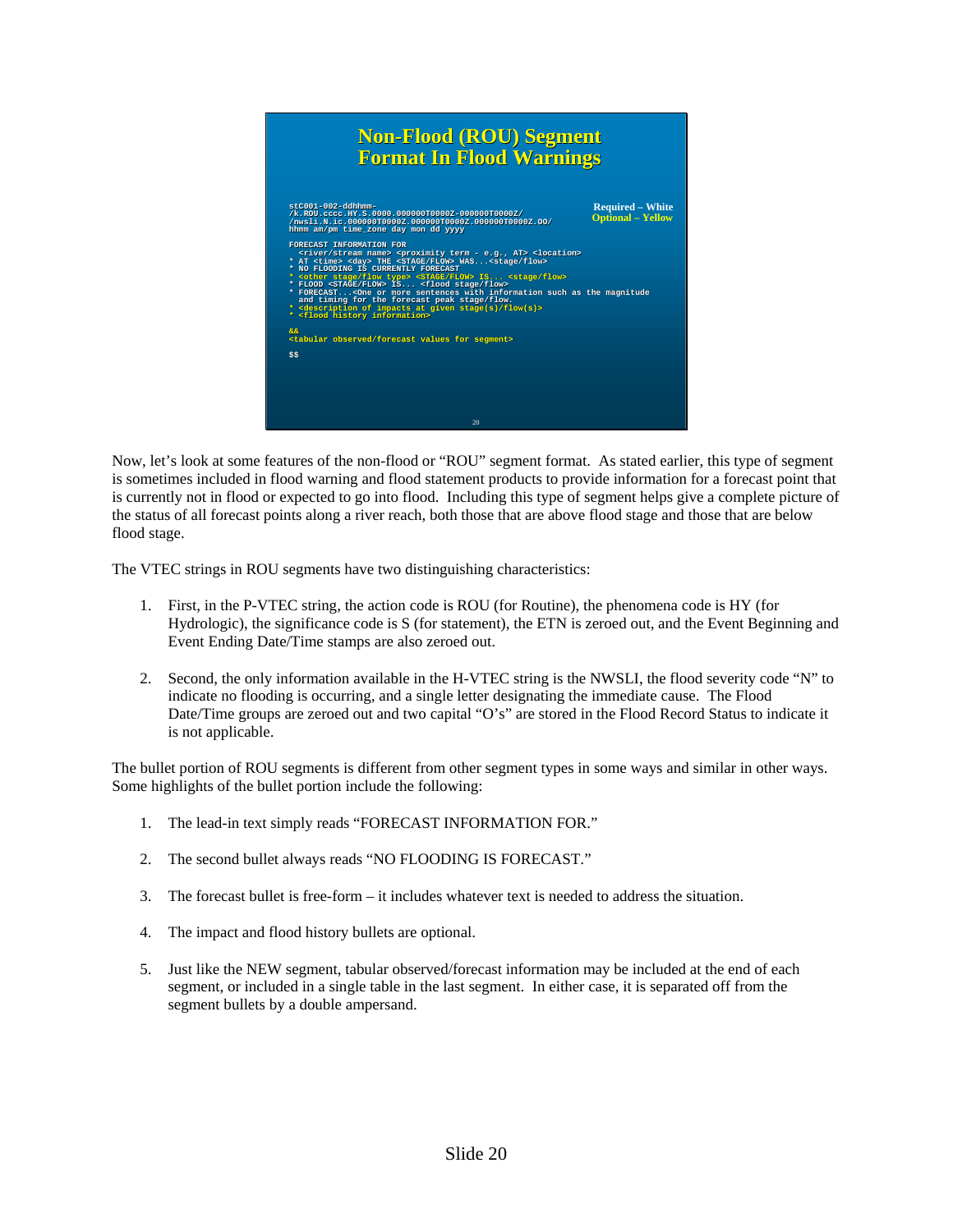

The category increase segment is reserved for situations when a flood warning is already in effect for a forecast point and the maximum of the observed or forecast flooding increases to a higher flood category than the maximum of the observed or forecast flooding from the previously issued FLW or FLS product. In other words, it is used when either the forecast flood category is being increased, or the observed flooding jumped to a higher category than was previously forecast.

The only special VTEC feature to note is that the action code can be either CON or EXT. If no change in duration of the flood warning is involved, the action code is CON. If the category increase also involves an increase in flood duration, which is probably most often the case, then the action code is EXT.

It should be pointed out that NWS policy requires category increase segments to always be issued under the FLW identifier. This policy ensures that category increase situations receive the maximum visibility. If a previously issued flood statement product (FLS) covered several forecast points, but now some of those points are increasing in flood category, the forecast points in that past FLS product are temporarily split into two products:

- 1. A separate FLW product is used for the point(s) that increased in flood category.
- 2. The remaining forecast point(s) continue to be covered in a FLS product.

After the category increase for the forecast points is announced in a separate FLW, all forecast points are once again covered together in subsequent FLS products.

Here are a few highlights of the bullet section in category increase segments:

- 1. The headline is required in this segment type. If only a stage increase is involved, then only the text shown above in white has to be provided, but if the duration of the flood warning is also being extended, then the second phrase is also included.
- 2. The lead-in to the bullets simply reads "THE FLOOD WARNING CONTINUES FOR" followed on the next line by the river and forecast point name. This is the same format used in continuation segments, which will be discussed shortly.
- 3. The rest of the bullets follow the same rules as initial issuance (NEW) segments.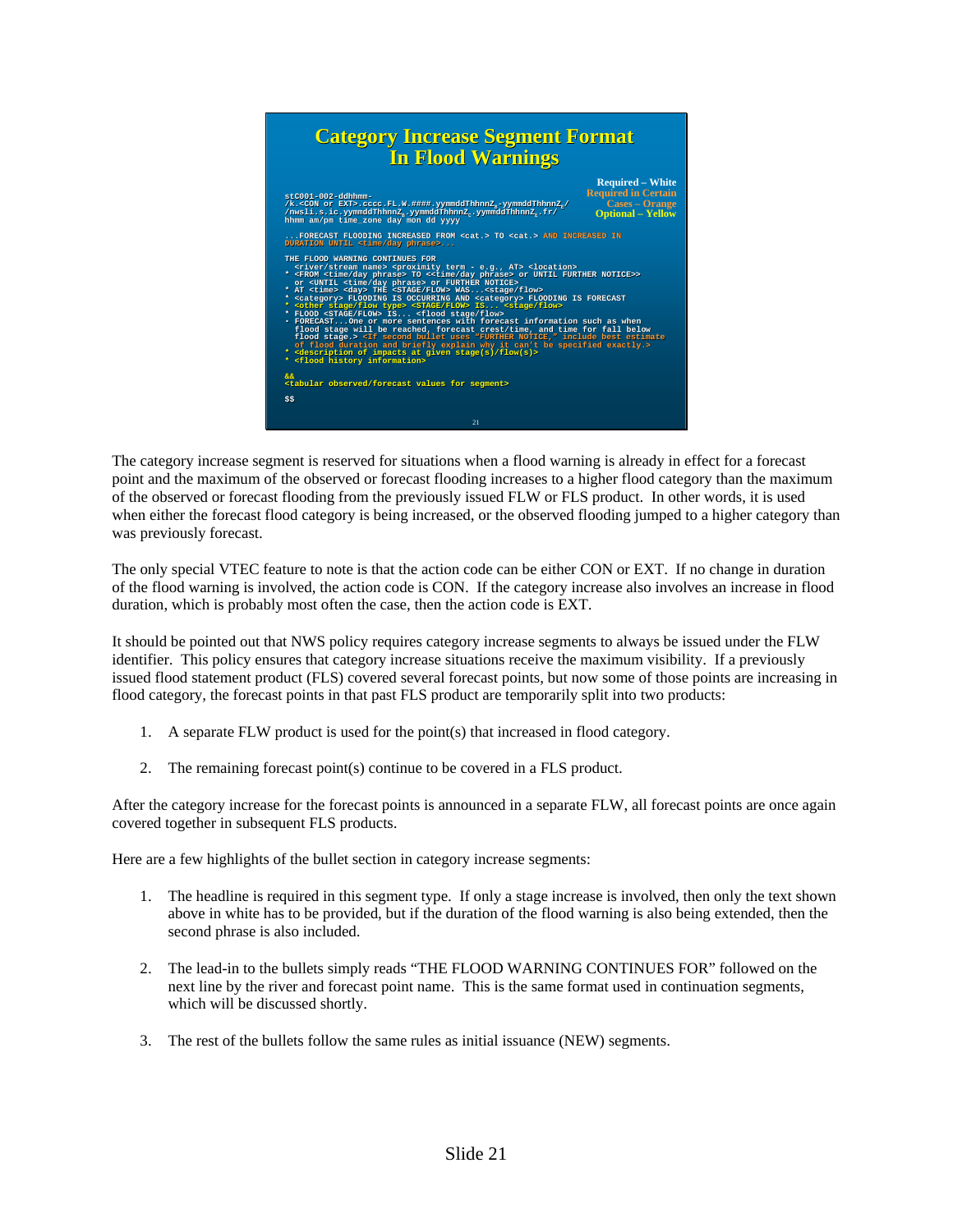

Now, we will look at some characteristics of the Flood Statement – Follow-up to Flood Warning to Forecast Points (FLS). Seven types of segments are used in this kind of FLS product:

- 1. The first type is the Continuation or **CON** Segment. This very commonly issued segment type uses the VTEC action code CON and is used when a flood warning is being continued for a forecast point.
- 2. The second type is the Routine or Non-flood Segment. As is the case for FLW products, the **ROU** segment type is used to provide observations, forecasts, and other information on a forecast point that is not currently expected to go into flood.
- 3. The third type is the Change in Flood Timing or **EXT** Segment. This commonly used segment type uses the VTEC action code EXT and is often thought of as an extension, but it used when the valid time period of an existing flood warning has been changed in any way – for example, made longer or shorter.
- 4. The fourth type is the Forecasting End of Event for the First Time Segment. This is a **specialized EXT** segment for cases when the previously issued flood warning or statement had an unspecified event ending time (that is, used "UNTIL FURTHER NOTICE"), but now the time is being specified in this product. These segments include a special headline and other wording to highlight when the flooding is expected to end.
- 5. The fifth type is the Cancellation or **CAN** Segment. Its use is pretty obvious it is for canceling a flood warning for a forecast point.
- 6. The sixth type is the Expiration or **EXP** Segment. This segment type is used to announce expiration of a flood warning for a forecast point.
- 7. The seventh type is the Correction or **COR** Segment. In this case, it would be for correcting any non-VTEC or non-UGC error or omission in the previously flood statement product.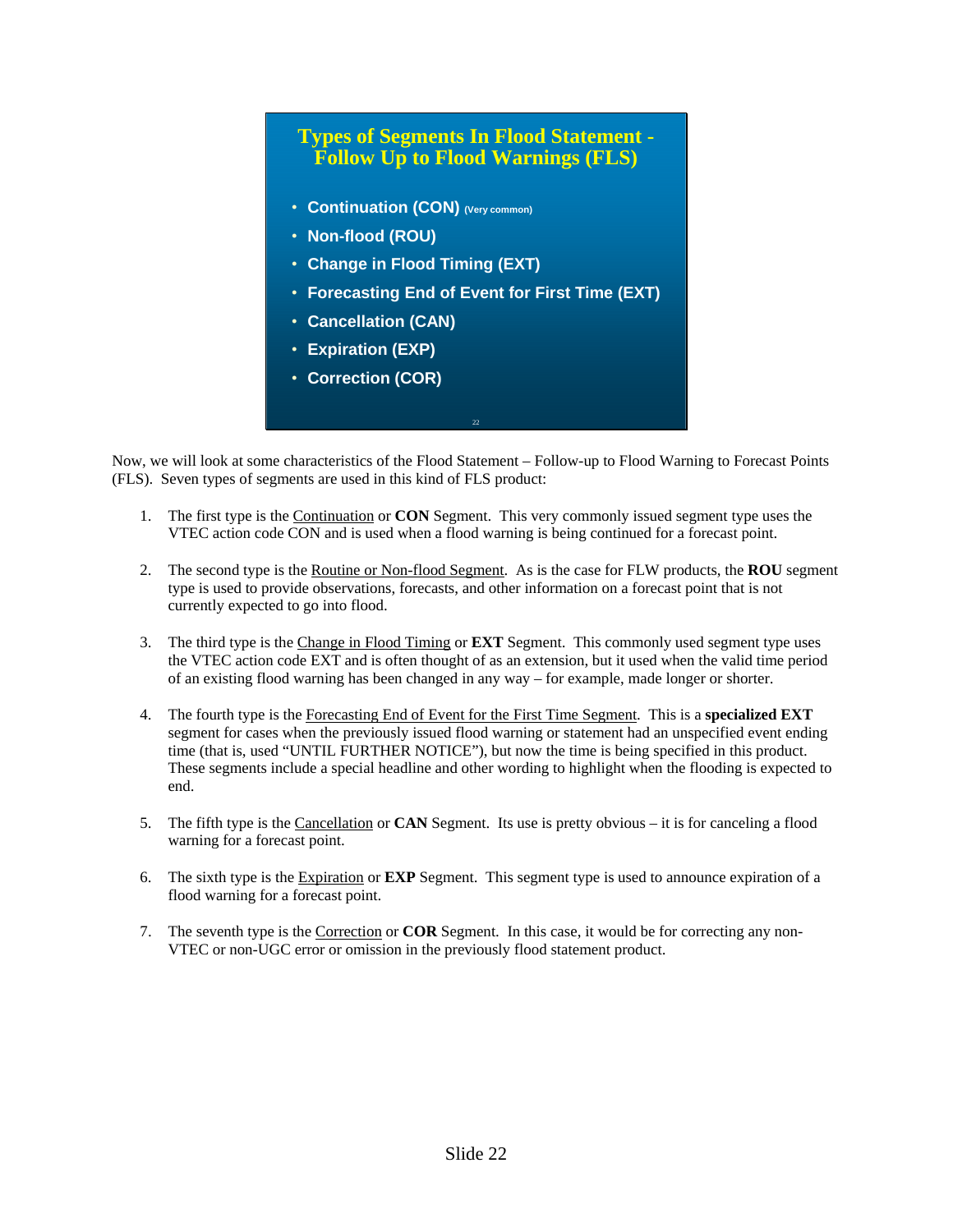

Let's go into some detail on the format for each segment type in the Flood Statement – Follow-up to Flood Warning for Forecast Points. The first and most common type is the continuation or CON segment. The CON segment is used to continue a flood warning when no change has been made to the event beginning or/and event ending time provided in the previously issued flood warning or flood statement.

Here are some guidelines to keep in mind when interpreting the bullet section of continuation segments:

- 1. The headline is optional.
- 2. The lead-in phrase uses the same format as the one already described for category increase segments.
- 3. The format for the remaining portion is the same as those given previously for NEW segments, except forecast bullet is entirely free-form.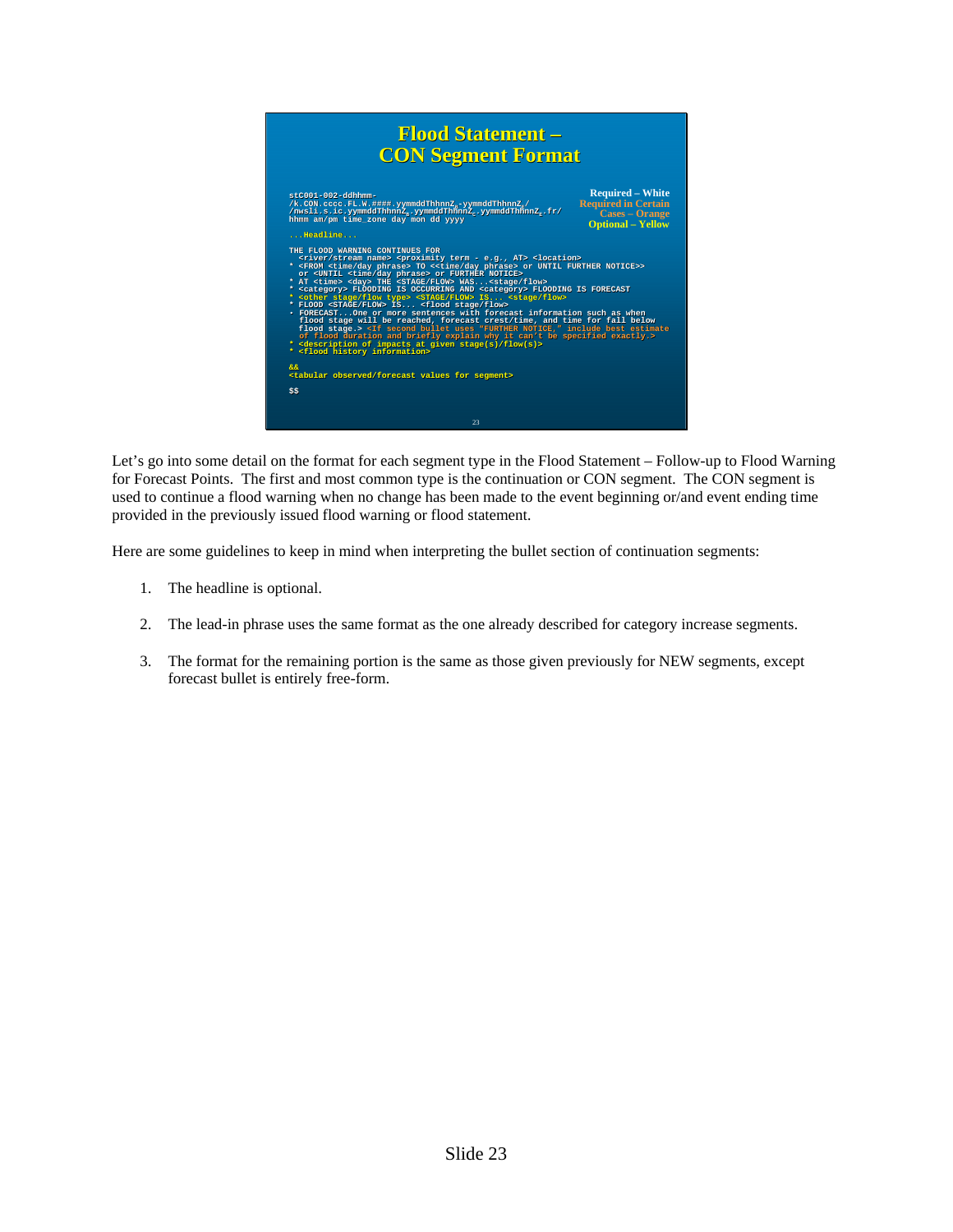

Another common type of segment issued under the flood statement identifier is the change in duration or EXT segment. EXT segments are common because the forecast times, especially the Flood Ending Date/Time, can frequently change in a flood warning for forecast points. Any change to the Event Beginning or Event Ending Date/Time will result in issuance of an EXT segment for that forecast point. Sometimes there is no obvious hydrometeorological cause for changes in forecast date/times, while other times the reason is clear, like when additional precipitation occurs which causes the flooding to last longer. A special "extension" headline is used at the top of these segments to highlight the lengthening of the flood warning.

The format for the bulleted portion after the lead-in phrase are the same as those given previously for CON and NEW segments.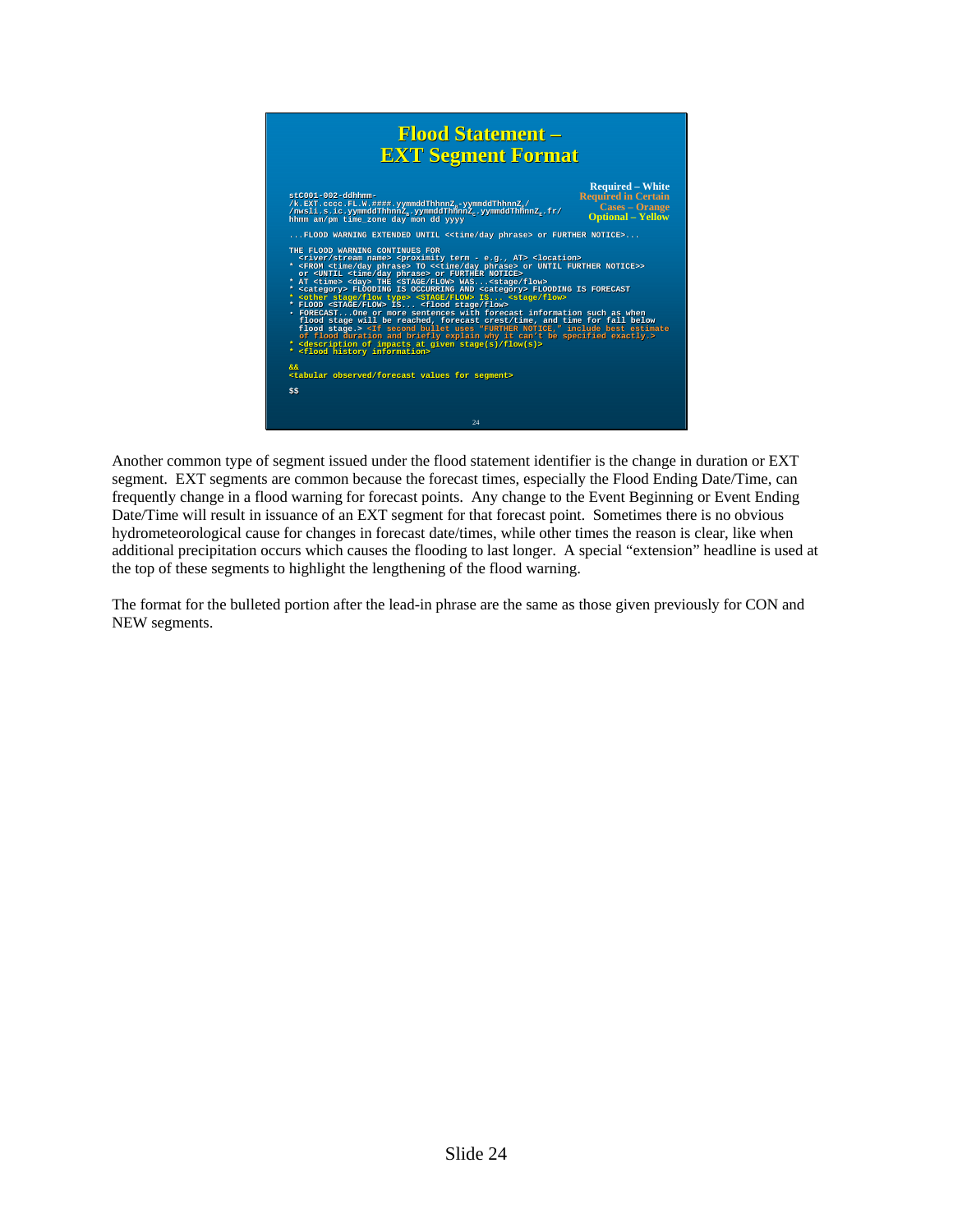

Segments forecasting the end of an event for the first time are a special kind of change in duration segment issued under the FLS identifier. They are issued when a non-zero Event Ending Date/Time is provided after the previous product had an indeterminate Event Ending Date/Time – that is, had ten zeros in the Event Ending Date/Time and "UNTIL FURTHER NOTICE" was used in the first bullet, but now the Event Ending Date/Time is being specified.

Here are some features of note for this type of segment:

- 1. The EXT action code is used because event ending time in P-VTEC is being changed that is, it will now contain an actual date and time instead of being 000000T0000Z like it was in the previous product.
- 2. The headline is required it announces that the event ending time is now being forecast.
- 3. The lead-in phrase and bullets follow the same format as CON statements, except, of course, that "UNTIL FURTHER NOTICE" is not an option in the first bullet for this type of segment.
- 4. The next product issued after the one containing this segment type may revert to using an indeterminate Event Ending Date/Time if new information once again indicates flooding will continue beyond the date/time specified in this product.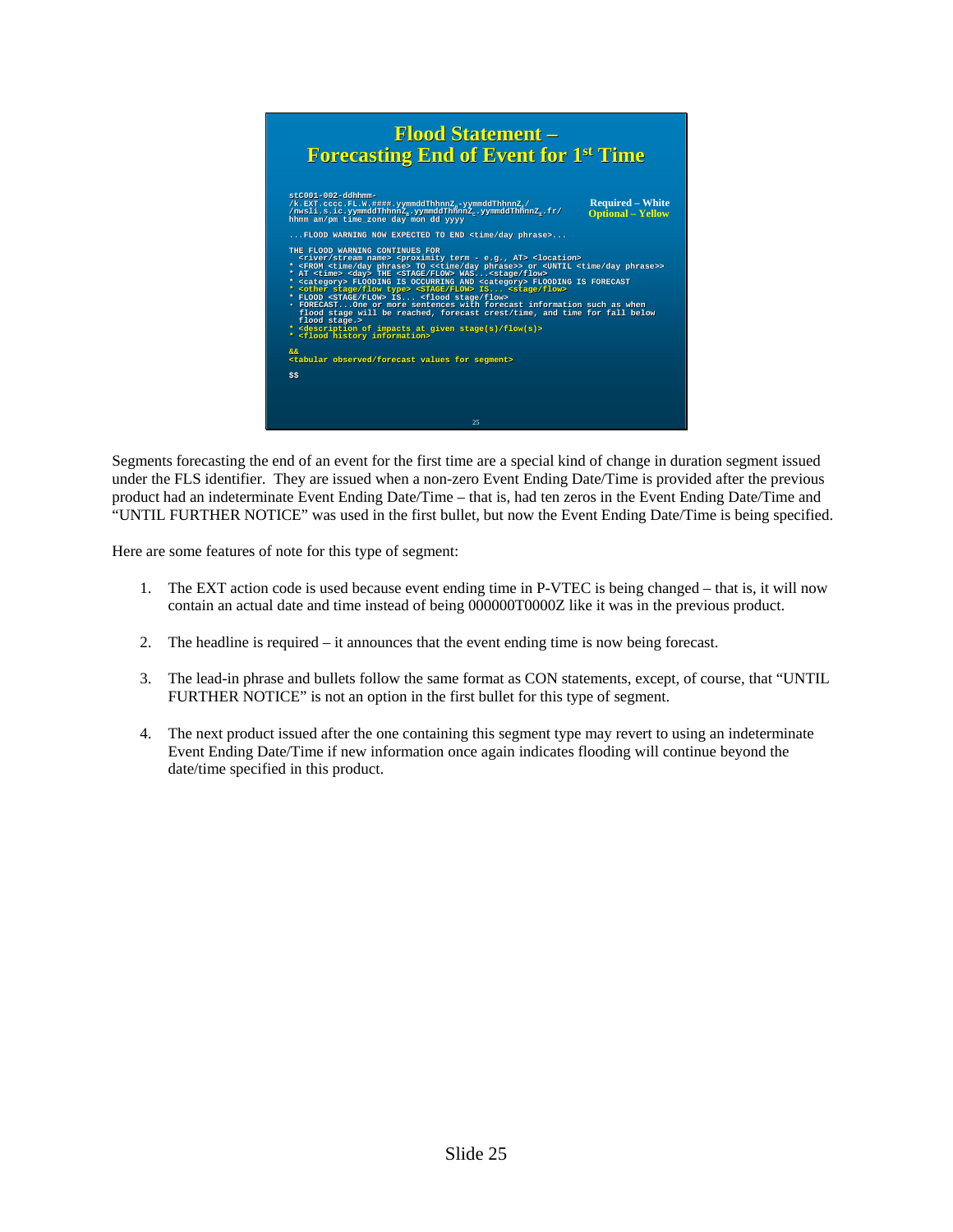

When a flood warning is no longer needed, a cancellation segment may be issued. CAN segments may be issued at any time before the product expiration time of the most recently issued flood product. Here are some highlights of CAN segments:

- 1. The headline is optional it is only included when it would be beneficial to users.
- 2. As is the case for all previous segment types, the bullet for other locally-defined stage/flow types is optional.
- 3. Bullets may be included describing when the river fell below flood stage/flow and any other locally-defined stage/flow type.
- 4. The forecast bullet contains any information that is necessary to "close out" the flood event.
- 5. The seventh and eighth bullets the flood impact and flood history bullets are optional.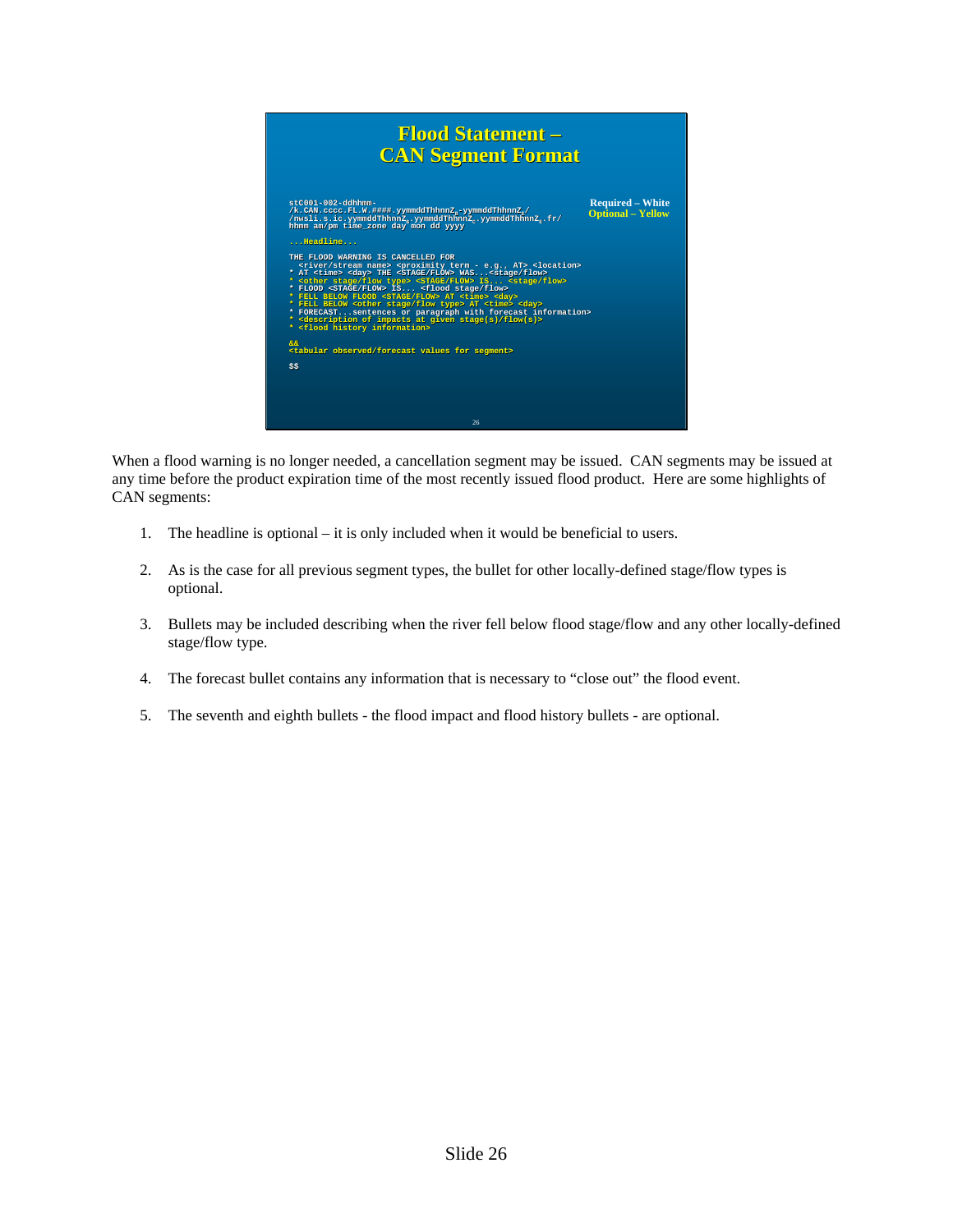

Expiration or EXP segments are used to announce the end of a flood warning after the most recent product for the forecast point has expired and the flooding is over. EXP segments are issued no more than 10 minutes before the expiration time of the previously issued flood product and within 24 hours after the expiration time of the previously issued flood product.

The format guidelines for EXP segments are the same as for Cancellation segments, except the lead-in phrase for the bullets announces a product expiration instead of a cancellation.

It is important to note that a CAN or EXP segment is not necessarily issued just because a river has fallen below flood stage or flow. When the situation is such that a river could bounce back above flood stage or flow, the flood warning can be kept going using a CON segment in a flood statement even though the river is currently below flood criteria.

It should also be pointed out that issuance of a CAN or EXP segment at the end of a flood is not required. However, it is a common practice.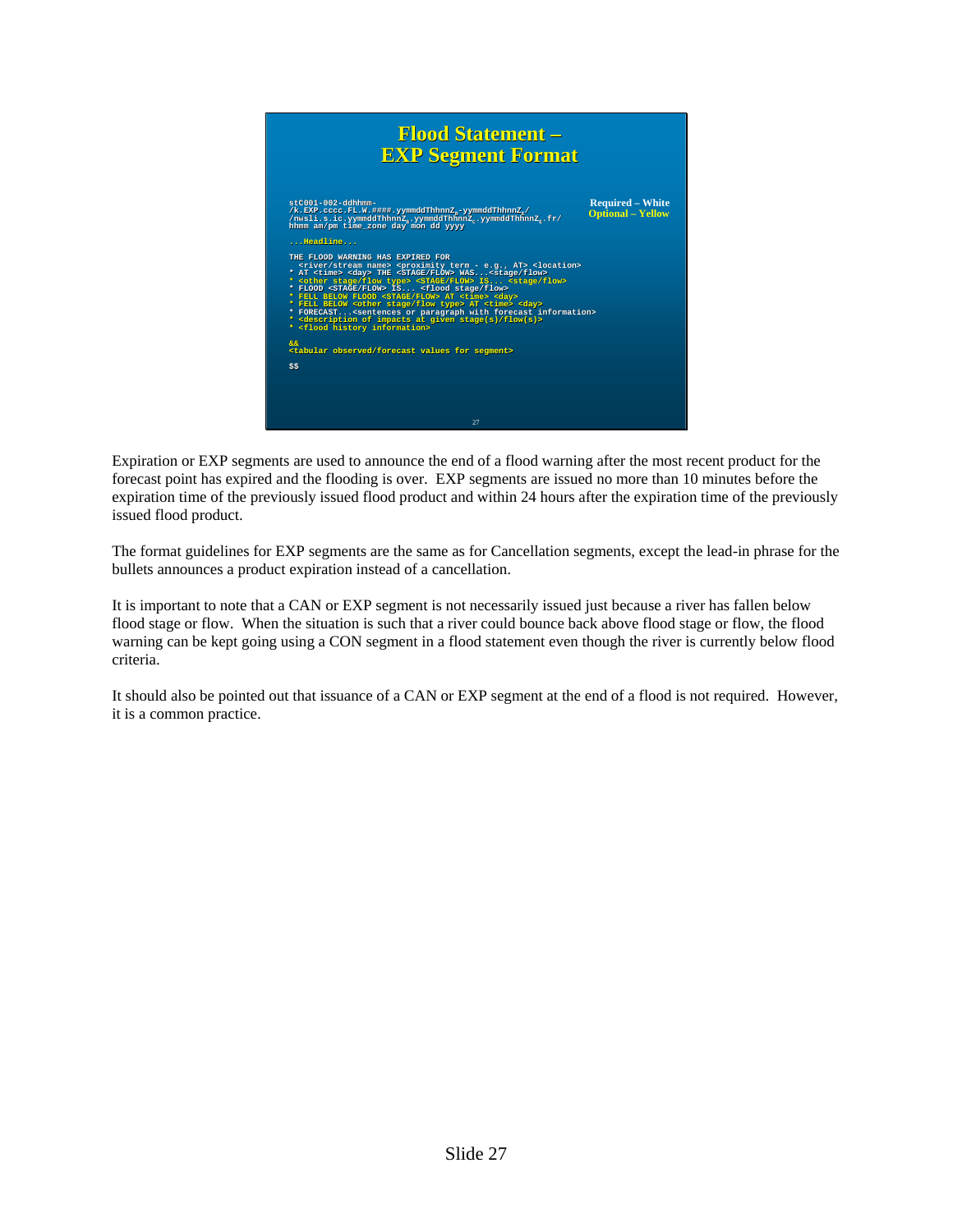#### **Flood Watch for Forecast Points**

- **Optional product**
- Used when flood forecast is uncertain due to **uncertain future precipitation**
- **Segment Types Used: Segment Types Used:**
	- **Initial issuance (NEW)**
	- **Continuation (CON)**
	- **Change in flood timing (EXT) Change in flood timing (EXT)**
	- **Cancellation (CAN) (CAN)**
	- **Expiration (EXP) Expiration (EXP)**
	- **Correction (COR) Correction (COR)**

Let's quickly review some other flood products for forecast points that may be issued by some NWS Weather Forecast Offices. The first is the flood watch for forecast points. It is important to remember the flood watch for forecast points is only issued in a few parts of the country, but it's use may increase in the future.

28

The idea behind the flood watch for forecast points is to have a product which can provide flood forecast information when precipitation is forecast which could potentially cause flooding at specific forecast points, but there isn't enough certainty yet to issue a full flood warning for forecast points. Because it is a watch product, zone codes are used in the UGCs, the same as the much more frequently issued areal flood/flash flood watch product.

Five types of segments, plus of course the correction segment, can be used in flood watches for forecast points. They are:

- 1. NEW segments (for initial issuance),
- 2. CON segments (for continuations),
- 3. EXT segments (for any change in flood timing),
- 4. CAN segments (for cancellations), and
- 5. EXP segments (for expirations).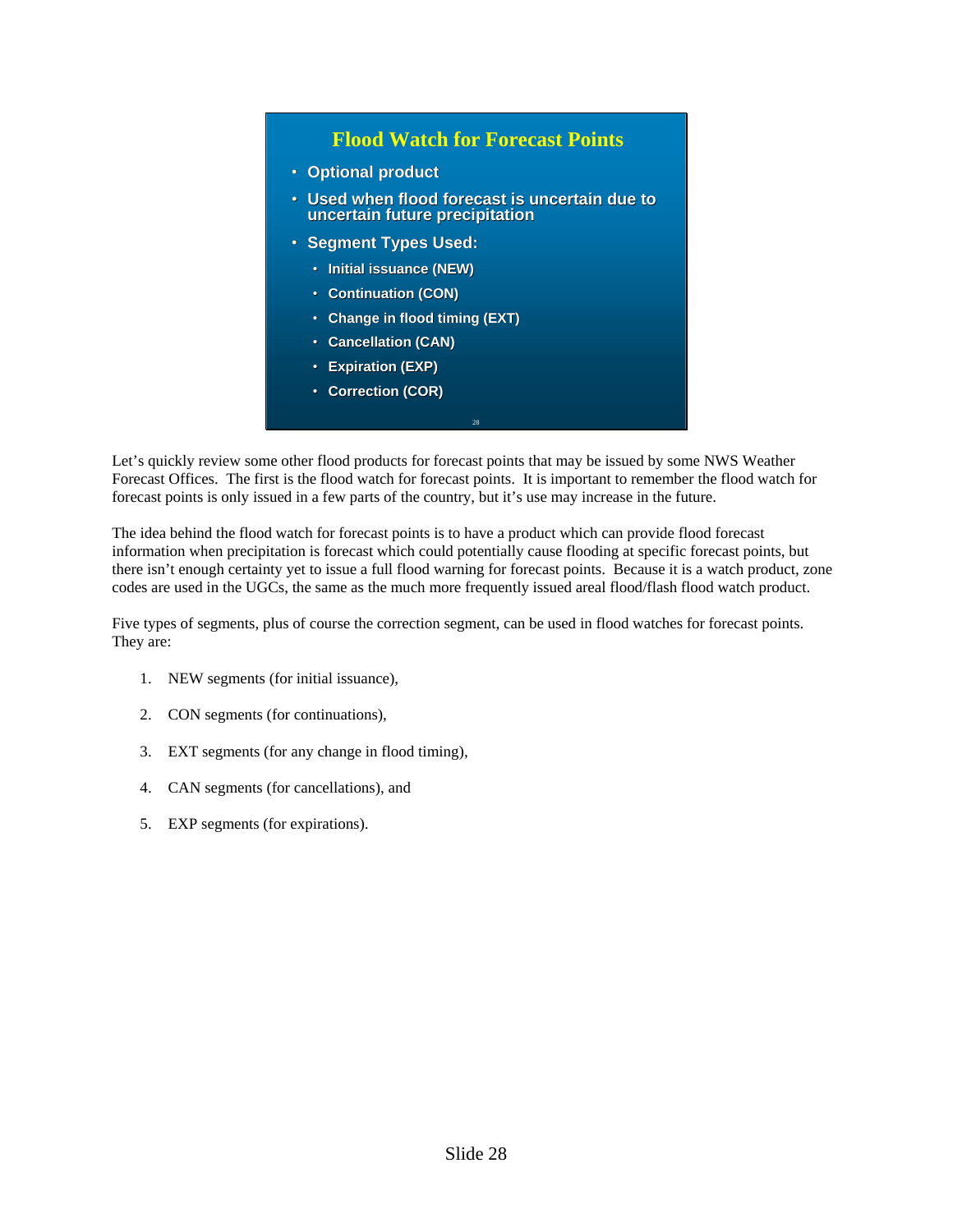## 29 **Flood Watch for Forecast Points Flood Watch for Forecast Points NEW Segment Format NEW** stZ001-005>015-ddhhmm-<br>/k.NEW.cccc.FL.A.####.yymmddThhnnZ<sub>s</sub>-yymmddThhnnZ<sub>s</sub>/<br>/nwsli.0.ic.000000T0000Z.000000T000Z.00000T000T0002.00/<br>hhmm am/pm time\_zone day mon dd yyyy **...Headline...** THE NATIONAL WEATHER SERVICE IN «WFO location» HAS ISSUED A<br>\* FLOOD WATCH FOR<br>\* crive/stream name» <proximity term - e.g., AT> <location><br>\* <FROM <time/day phrase> TO <<time/day phrase> or UNTIL <time/day phrase><br>\* <FROM < **&& <tabular observed/forecast values for segment> &&observed/forecast values for \$\$** /k.NEW.cccc.FL.A.####.yymmddThhnnZ<sub>s</sub>-yymmddThhnnZ<sub>s</sub>/<br>/nws11.0.ic.000000T0000Z.00000T000Z.00000T0000Z.00<br>hhmm am/pm time\_zone day mon dd yyyy THE NATIONAL WEATHER SERVICE IN <WFO location> HAS ISSUED A<br>\* FLOOD WATCH FOR<br>\* <river/stream name> <proximity term - e.g., AT> <location><br>\* <river/stime/day phrase> TO <<time/day phrase> or UNTIL <time/day<br>\* AT <time> <da category> FLOODING IS POSSIBLE<br>stage/flow type> <STAGE/FLOW> IS... <stage/flow><br>STAGE/FLOW> IS... <flood stage/flow> FORECAST...FLOOD <STAGE/FLOW> MAY BE REACHED AT <time> <day>. <Additional<br>forecast information (e.g., possible crest/time).<br><description of impacts at given stage(s)/flow(s)> **Required – White Optional – Yellow**

A brief look at the format of a NEW segment will give an idea of the characteristics of flood watches for forecast points. We won't try to cover format for other segment types for this product like we did for the flood warning, but many of the highlights given below apply to other segment types in the flood watch for forecast points.

- 1. First, the phenomena code/significance code combination used in this product is always FL.A.
- 2. Second, the headline is always optional in this and all other types of segments in the flood watch for forecast points.
- 3. Third, there is always a lead-in phrase for the bullet portion of the segment, just like flood warnings. In the above example, it is "THE NATIONAL WEATHER SERVICE IN <WFO location> HAS ISSUED A."
- 4. Fourth, an event ending time is always specified in this product.
- 5. Fifth, the fourth bullet is a bit different it reads "flood category type" FLOODING IS POSSIBLE.
- 6. Sixth, just like other point-based flood products, a bullet for special stage/flow types used in the local area may be included.
- 7. Seventh and lastly, the forecast bullet starts off with "FORECAST...FLOOD STAGE MAY BE REACHED AT <time>." The bullet is worded in this way to reflect the fact that flooding isn't a sure thing when the product is being issued, since it is a flood watch.

For a description and examples of the other types of segments used in flood watches for forecast points, see Section 4 of NWS Instruction 10-922 and Section 4 of NWS Manual 10-923.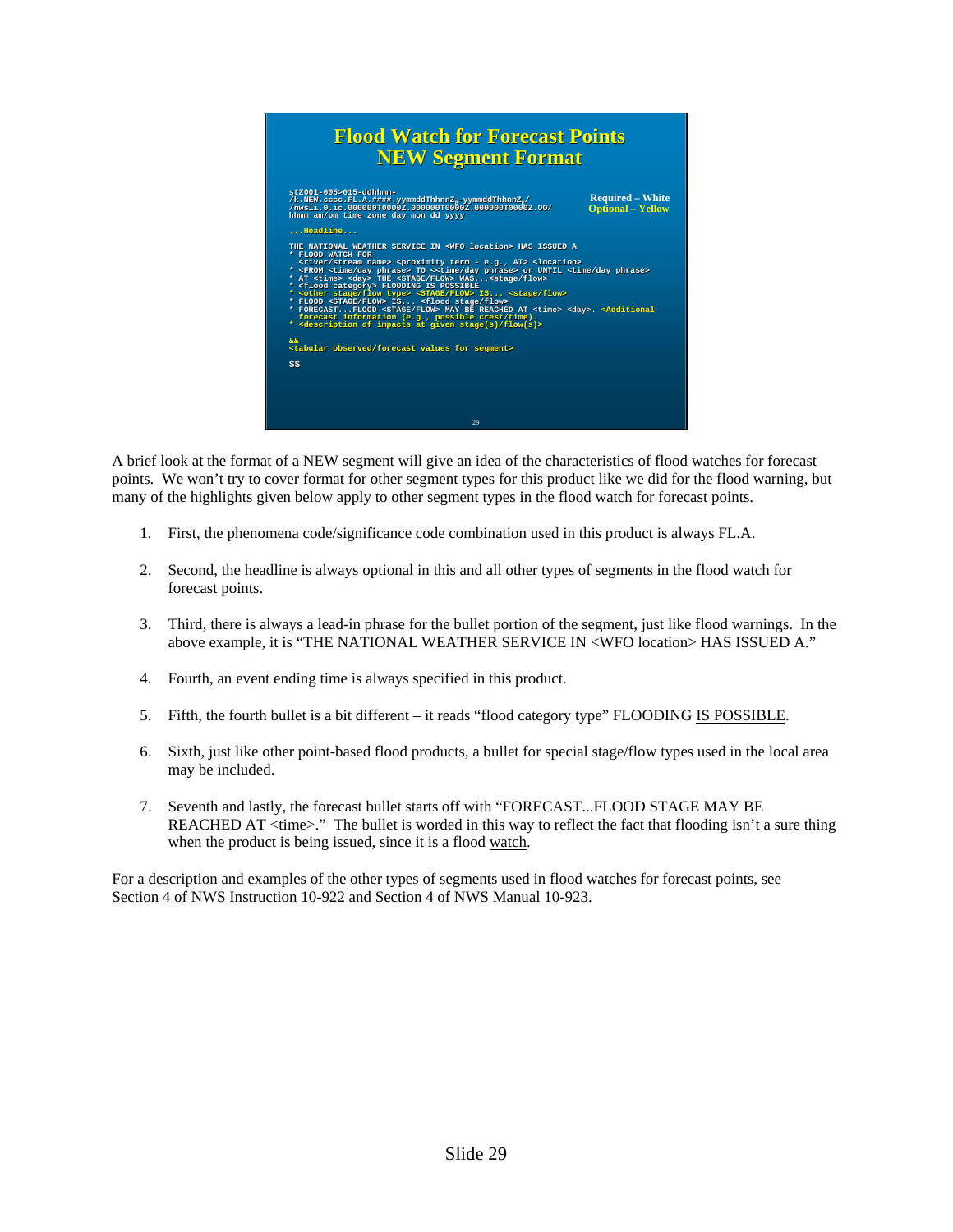### **Flood Advisory for Forecast Points**

- **Optional product**
- Used when rivers are approaching (but not **exceeding) flood level exceeding) flood level**
- **Segment Types**
	- **Initial issuance (NEW)**
	- **Continuation (CON) Continuation (CON)**
	- **Change in flood timing (EXT) flood timing (EXT)**
	- **Cancellation (CAN) (CAN)**
	- **Expiration (EXP) Expiration (EXP)**
	- **Correction (COR)**

Another type of flood product for forecast points is the flood advisory for forecast points. As is the case for the flood watch for forecast points, this is an optional product only issued by a few NWS Weather Forecast Offices.

30

The idea behind this product is to have a flood advisory that can be issued for forecast points when rivers approach flood stage, but there currently is no expectation that flood stage will be exceeded. This gets the word out that the river is going to rise to a significant level, but not high enough to warrant a flood warning.

The same five types of segments used in flood watches for forecast points, plus the correction segment, can be used in flood advisories for forecast points. They are:

- 1. NEW segments (for initial issuance),
- 2. CON segments (for continuations),
- 3. EXT segments (for any change in event timing),
- 4. CAN segments (for cancellations), and
- 5. EXP segments (for expirations).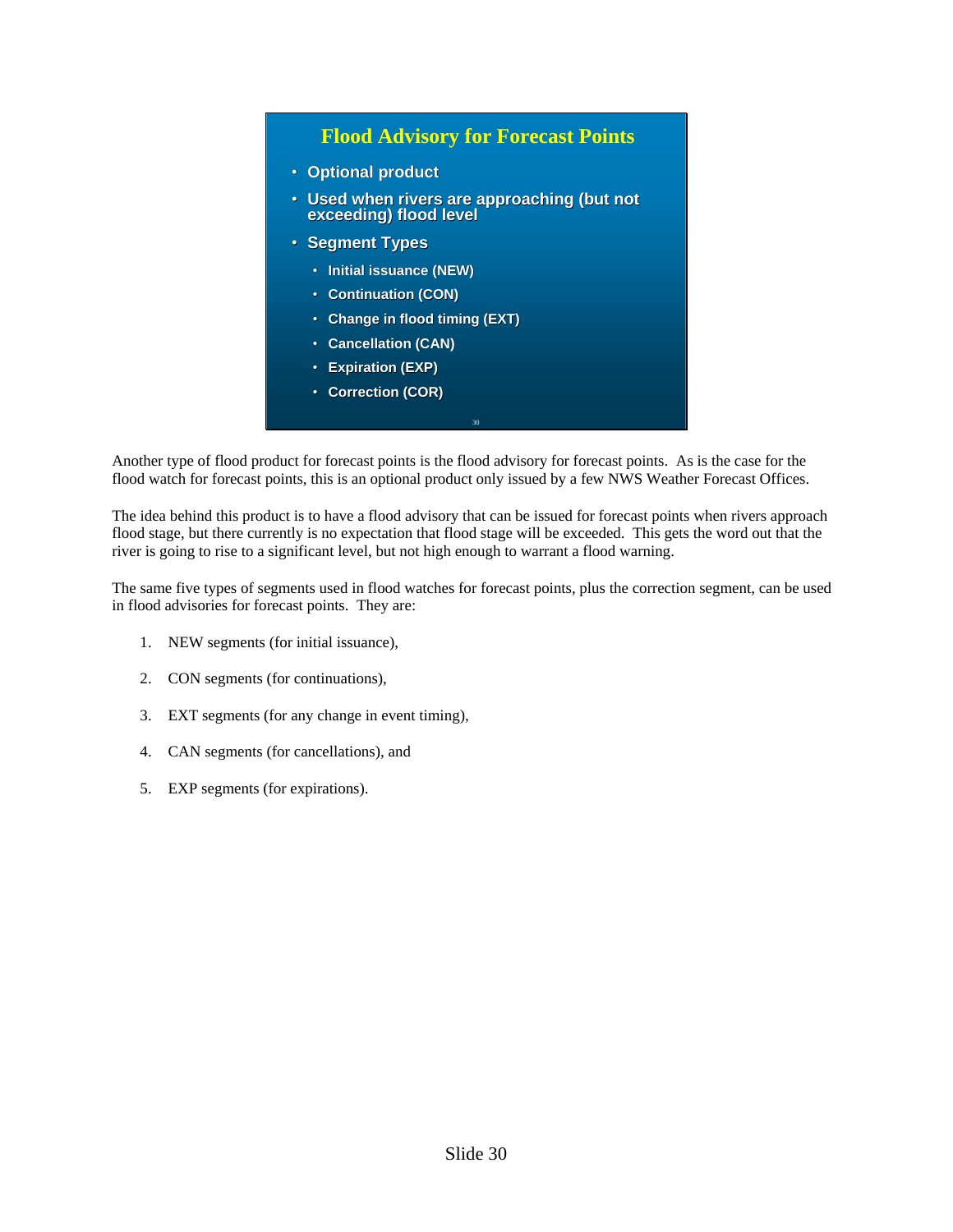

To get an idea of the characteristics of flood advisories for forecast points, let's briefly look at the format of a NEW segment. You may notice that the format for flood advisories for forecast points is similar to the flood warning. Many of these highlights for the NEW segment will apply to the other segment types used in this product.

- 1. First, the phenomena code/significance code combination used in this product is always FL.Y
- 2. Second the only codes entered in the H-VTEC string are the nwsli, N to indicate "none" for the flood severity, and the appropriate two-letter code for the immediate cause. The rest of the fields are always zeroed out.
- 3. Third, the headline is always optional in all types of segments.
- 4. Fourth, there is always a lead-in phrase for the bullet portion of the segment, just like flood warnings. In the above example, the lead-in phrase is "THE NATIONAL WEATHER SERVICE IN <WFO location> HAS ISSUED A."
- 5. Fifth, an event ending time is always specified in this product.
- 6. Sixth, a bullet for special stage/flow types used in the local area may be included.
- 7. Seventh and lastly, text in the forecast bullet is free-format.

For a description of the other segment types used in flood advisories for forecast points, see section 12 of NWS Instruction 10-922 and section 9 of NWS Manual 10-923.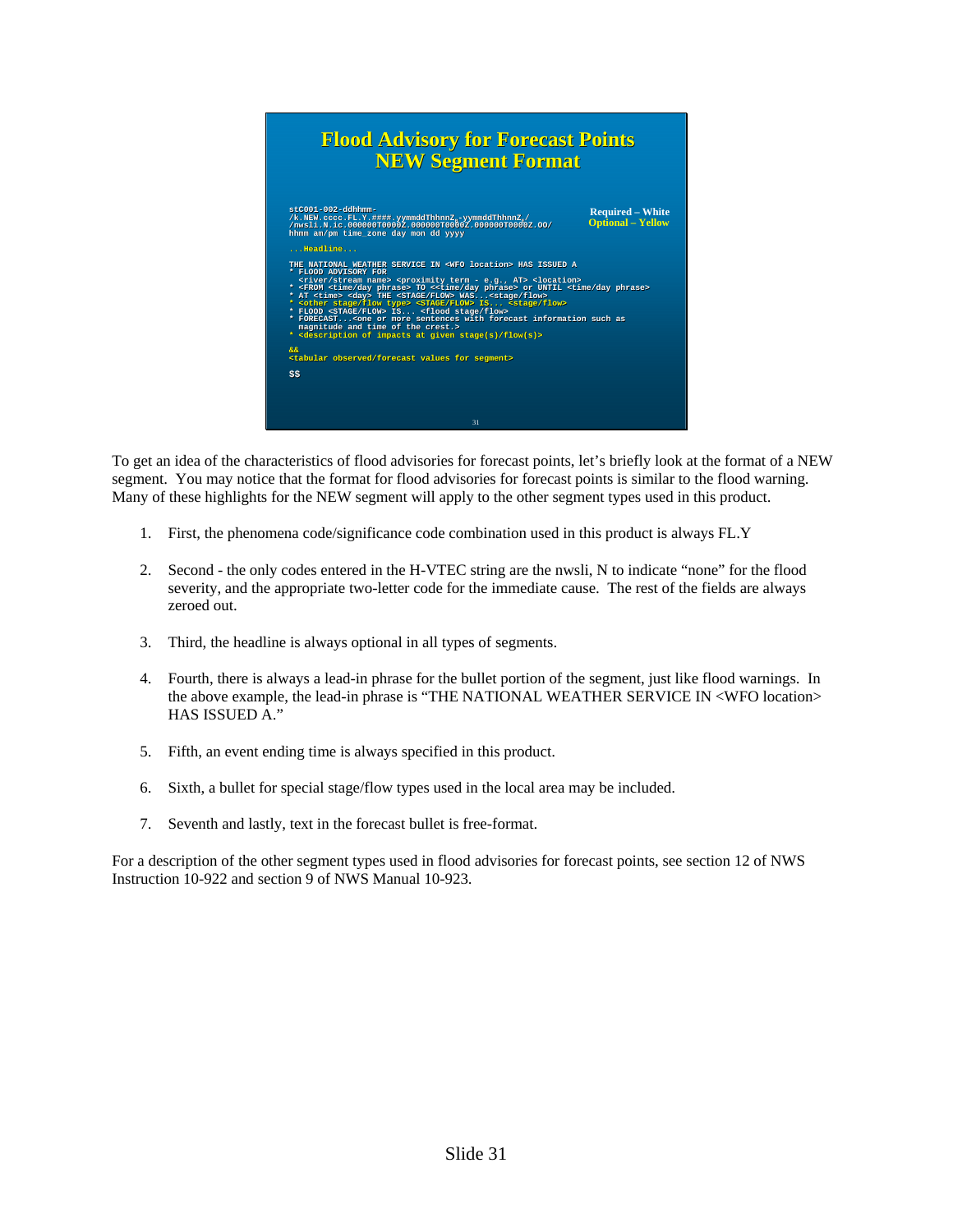

No additional notes here.